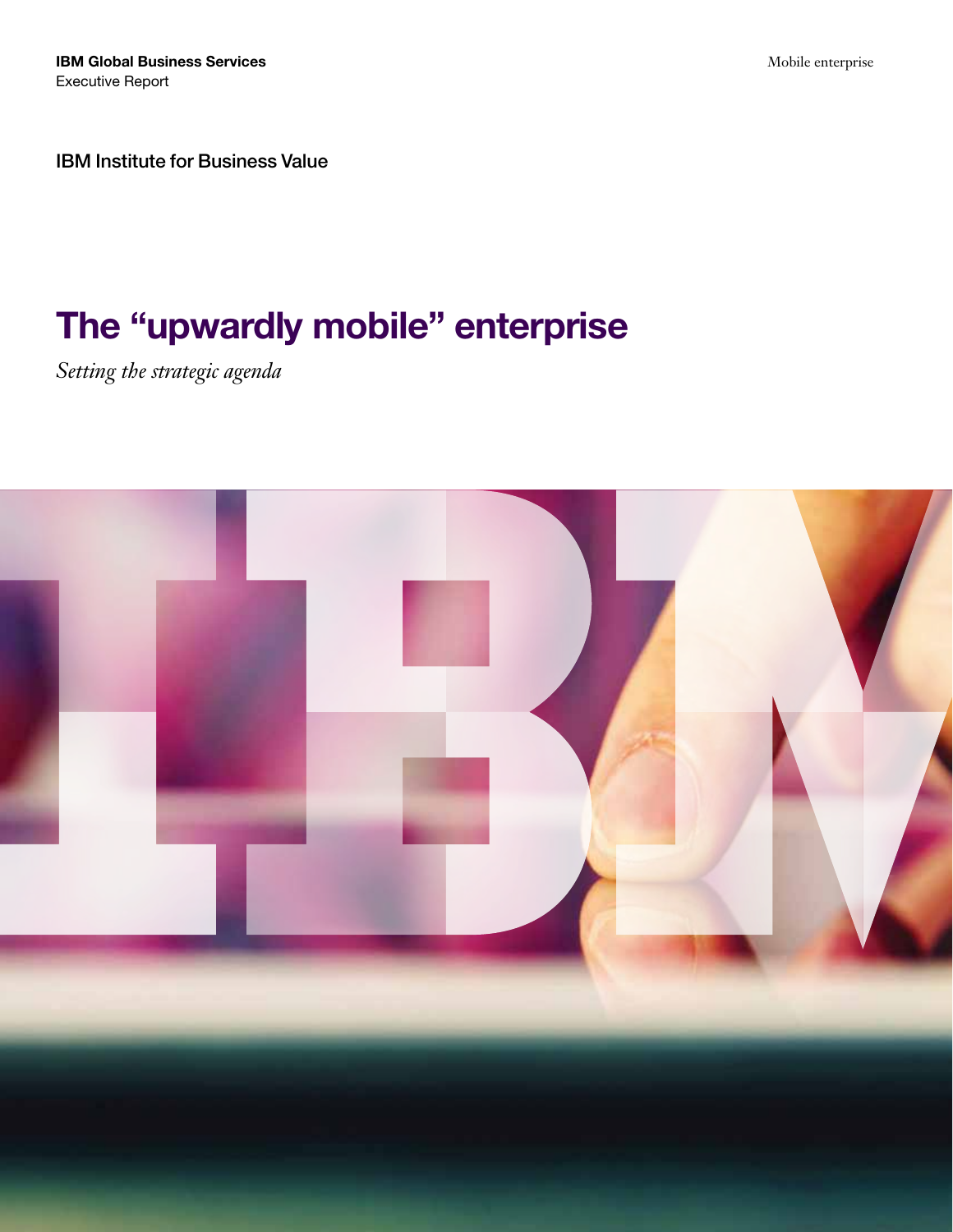# IBM Institute for Business Value

IBM Global Business Services, through the IBM Institute for Business Value, develops fact-based strategic insights for senior executives around critical public and private sector issues. This executive report is based on an in-depth study by the Institute's research team. It is part of an ongoing commitment by IBM Global Business Services to provide analysis and viewpoints that help companies realize business value. You may contact the authors or send an e-mail to [iibv@us.ibm.com](mailto:iibv@us.ibm.com) for more information.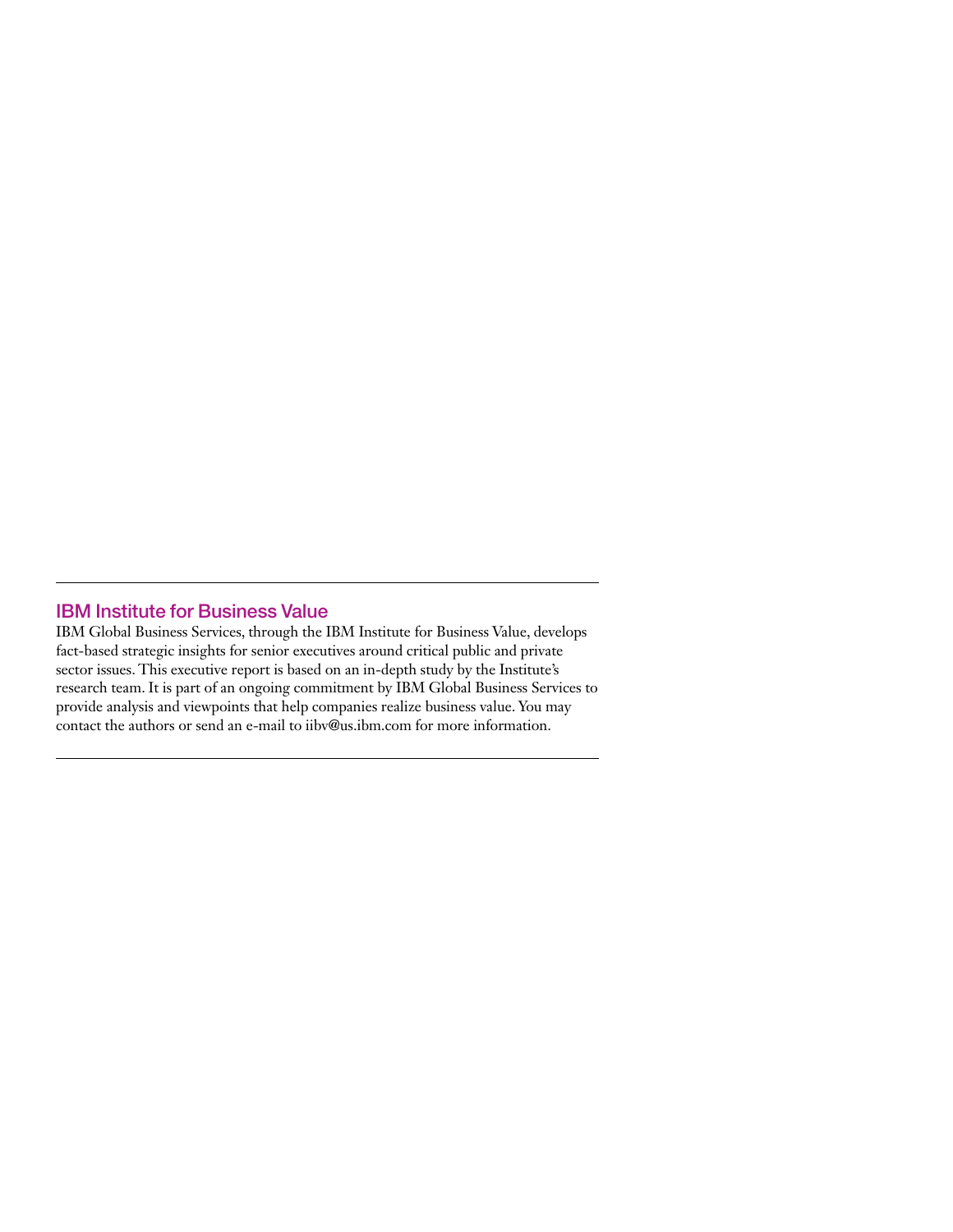*By Phil Buckellew, Kevin Custis, Richard Esposito and Eric Lesser*

Much as e-business represented a fundamental business shift in the early part of this century, mobile technology offers a unique opportunity for organizations today. Far more than simply an emerging consumer channel, mobile capabilities are disrupting traditional business models, providing businesses with new sources of data and insight, and driving top- and bottom-line results. Our survey of over 600 companies and interviews with 30 mobile leaders suggests that less than half of organizations have comprehensive strategies in place to encompass the spectrum of mobile efforts and address the broad challenges of implementation. Further, only a handful of mobile strategy leaders have put into place the needed building blocks to take full advantage of these new mobile opportunities. Significant opportunities exist for companies to improve their mobile strategy development efforts, leverage mobility to reinvent business and operating models, and deliver more effective mobile IT processes and solutions.

*"This will get to the point where it is a fundamental way we do business. The value proposition will be that it is embedded in what we do. In 5 to 10 years, we will look back and wonder what all the fuss was about."*

This quote could be from a futurist describing the Internet in the year 2000. But, in fact, it is how a senior automotive executive we interviewed recently characterized the future of the mobile enterprise. Organizations are currently in the midst of a new wave of mobile capabilities that can drastically reshape business models; drive increasing levels of employee productivity; and reinvent how customers learn about, interact with, and purchase goods and services.

Much as the Internet has created, and continues to offer, a seemingly unlimited set of possibilities for companies, mobility adds yet another set of emerging opportunities into the mix. It enables large segments of the global population to more rapidly access information and engage with others on a scale never seen before.

There is little doubt that consumer adoption of mobile products and services is continuing to grow exponentially. By the end of 2013, there will be approximately 1.4 billion smartphones subscribers, and more than 50 percent of mobile phone users in major markets worldwide are now smartphone users.<sup>1</sup> Over 79 percent of smartphone owners use their devices to purchase goods and services, with U.S. mobile retail revenues via smartphone expected to reach US\$31 billion by 2017.<sup>2</sup>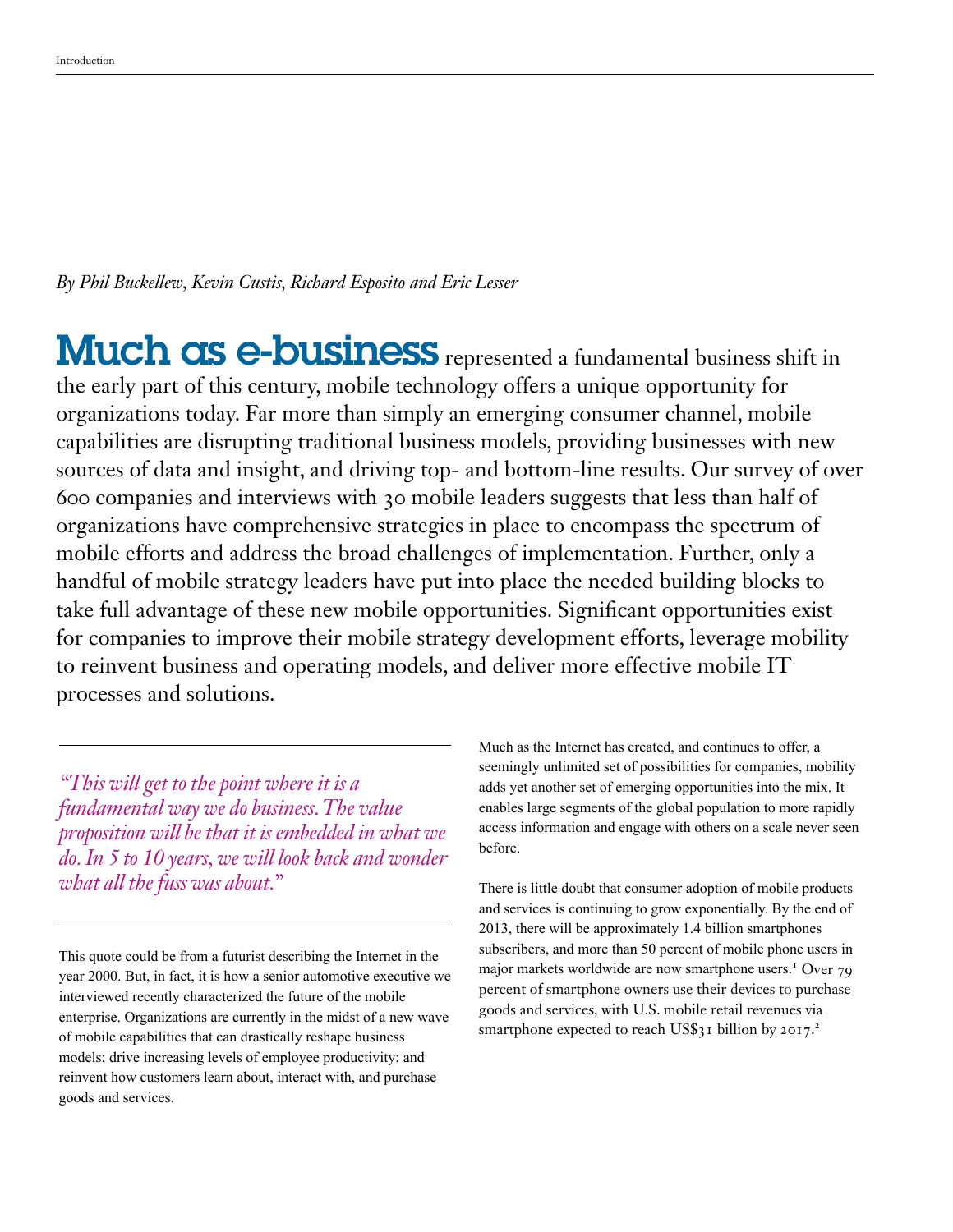Consumer adoption has become widespread and, from a corporate standpoint, mobility is vastly broadening its reach as well. Enterprise adoption of tablets, a category that barely existed three years ago, is estimated to grow by almost 50 percent per year.<sup>3</sup>

Further, recent data from an upcoming IBM Institute for Business Value study on the Digital Front Office indicates that individuals are using both mobile phones and tablets to accomplish a wide range of work activities that were previously restricted to desktops. Such work activities range from accessing e-mail (62 percent via phone, 38 percent via tablet) to collaboration and project management (25 percent via phone, 34 percent via e-mail) to videoconferences (30 percent by phone, 33 percent via tablet).<sup>4</sup> The ability to perform these and access other enterprise applications from non-traditional office settings holds the possibility to reinvent at a fundamental level how companies execute a range of activities – from sales and customer service to logistics and maintenance.

At the same time, mobility incorporates opportunities beyond the use of phones and tablets. Estimates indicate that the market for wearable devices alone will be worth more than US\$1.5 billion in 2014 and that between 300 and 485 million devices will be sold by 2018.<sup>5</sup> Sensors built into wearable devices such as wristwatches and glasses and embedded in everything from cars to medical devices to thermostats will provide new sources of "big data" that can be harnessed to deliver more targeted products and services, as well as to create new sources of revenue.

Given the significant opportunities posed by mobile technologies, what are companies doing to develop and implement mobile strategies and prioritize mobile investments? How are they using mobile capabilities to provide faster, more effective support to customers and redefine their enabling processes and business models? What are they doing to develop an infrastructure that can address traditional challenges regarding integration and security, and also take advantage of new developments in the mobile marketplace?

These are some of the questions driving the survey we conducted in conjunction with Oxford Economics. Participants included over 600 individuals with knowledge of their organizations' mobile strategy. In addition, we interviewed representatives from more than 30 companies that have taken important forays into the mobile world.

We identified a subset of companies from the survey data – we call them "mobile strategy leaders" – that have already established a clear direction for their mobile efforts and see their mobile strategies as distinguishing them from their peers. These companies outperform their peers across a number of business metrics and provide additional guidance as to where more advanced companies are headed. For more details, see "Methodology" in the Appendix.

Mobile strategy leaders have also seen clear benefits in their mobile investments to date: 73 percent of leaders have seen measurable ROI from their mobile initiatives versus 34 percent of all other companies in our study. Further, 81 percent stated that mobile capabilities are fundamentally changing the way their organizations do business. An executive from a travel company succinctly highlighted this:

*"We quickly realized that what people called 'mobile' today is more than just having small computers with them all the time. It's also a new way to distribute software and brings a completely new set of expectations and user experiences that users expect from software that they will use all the time."*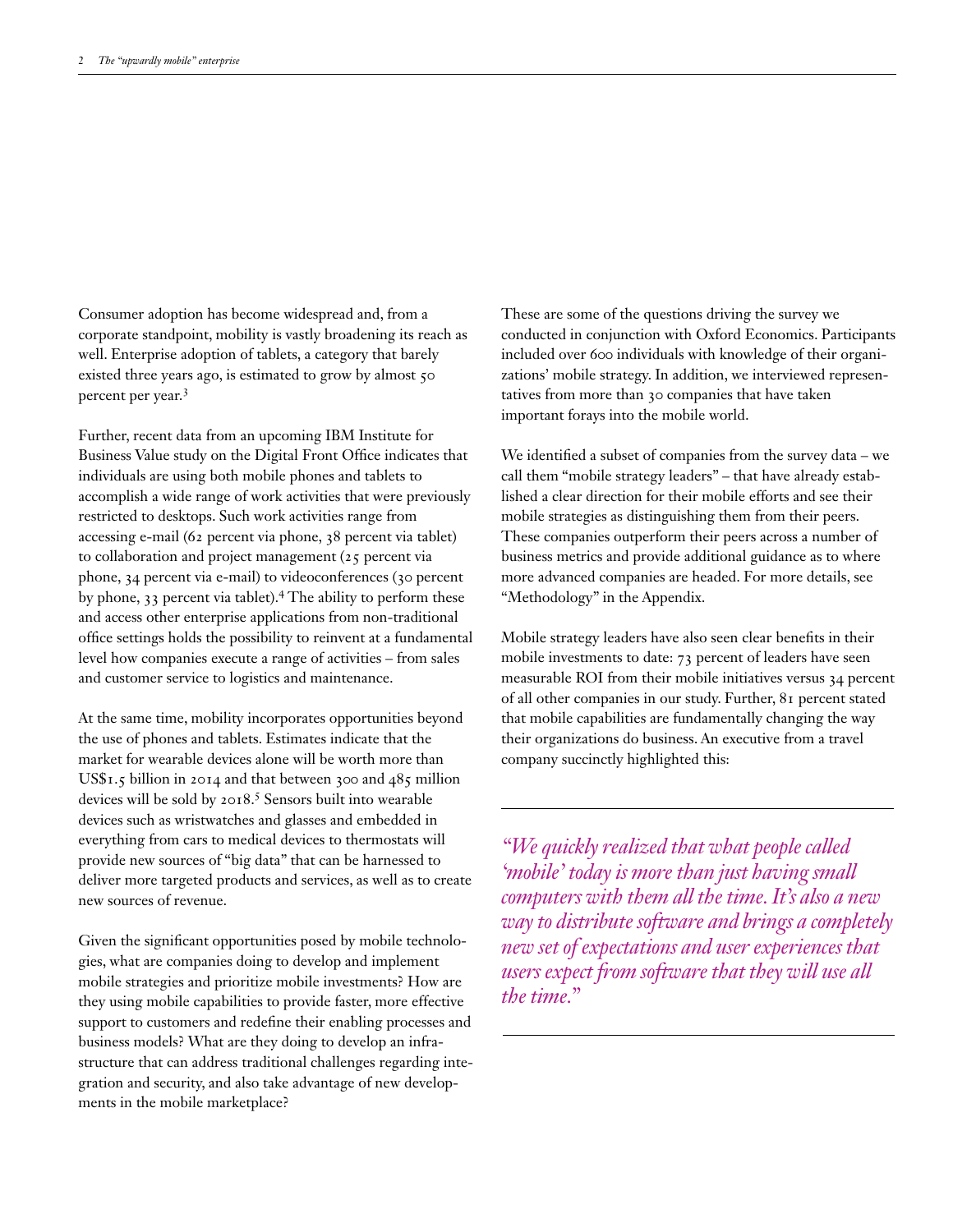From our study results, we see that mobility holds the promise of delivering a new set of capabilities that will not only dramatically increase the speed of commerce, but will also force companies to rethink the foundations of their competitive differentiation. It will require companies to take a closer look at what products and services they offer, how they engage with customers and how they deliver on their value propositions. In short, mobility is more than simply having computing power at the touch of a finger; it is spurring a fundamental shift in user experiences and expectations.

# Developing a mobile strategy

There are clear reasons why companies should be focusing on the development of a mobile strategy. As we saw in the early days of the Internet and e-commerce, many companies start by undertaking lots of individual, often disconnected initiatives, resulting in numerous fragmented and uncoordinated efforts. This lack of integration with existing processes and infrastructure often causes confusion and poor utilization of limited resources. Limited mobile technology skills and resources remain scattered across the enterprise, making it difficult to tackle key initiatives and deliver tangible results to the business. This, in turn, makes it more difficult to integrate mobile efforts into a cohesive, enterprise-wide strategy. For mobility to be successful, it will require close partnerships among multiple stakeholders, all owning a valued stake in this rapidly evolving space.

#### Mobile strategy: A new source of corporate advantage

From our survey, we see less than half of organizations demonstrate characteristics of a well-defined mobile strategy (see Figure 1). This includes having a well-defined enterprise wide strategy that is aligned to business, a clear funding mechanism for mobile initiatives and established governance structure for mobile initiatives. At the same time, however, companies recognize the need for a mobile strategy to effectively compete in the future. While only 20 percent of organizations today believe they have a superior or leading mobile strategy compared with their industry peers, more than double that amount (44 percent) anticipate their mobility strategy to be ahead of their peers in the next three years.



Source: IBM Institute for Business Value Mobile Enterprise Study: *To what extent do you agree or disagree with the following statements about your organization's mobile strategy and mobile practices? (percent indicating agree or strongly agree)*.

#### *Figure 1:* Only half of all companies have a well-defined mobile strategy.

Mobility is clearly an area where companies are looking to increase their investments. Overall, 90 percent of those surveyed are looking to sustain or increase their investments in mobile technologies over the next 12 to 18 months, with mobile strategy leaders being twice as likely to increase their spending more than 15 percent. As the head of global digital deployment for a financial services company described, "If we don't invest in mobile, over time we will reduce our ability to acquire new customers and make acquisitions; our customer metrics will decline."

## Governance: Making mobile decisions

In the early days of e-business, we often saw a lack of coordination among different parts of the organization as each looked to take advantage of the Internet. Marketing would work with an outside agency to design a Web page for the company that did not link effectively, if at all, to the company's customer service efforts. One business unit would launch a Web page that lacked consistency and standardization with others in the same organization, confusing customers and employees alike.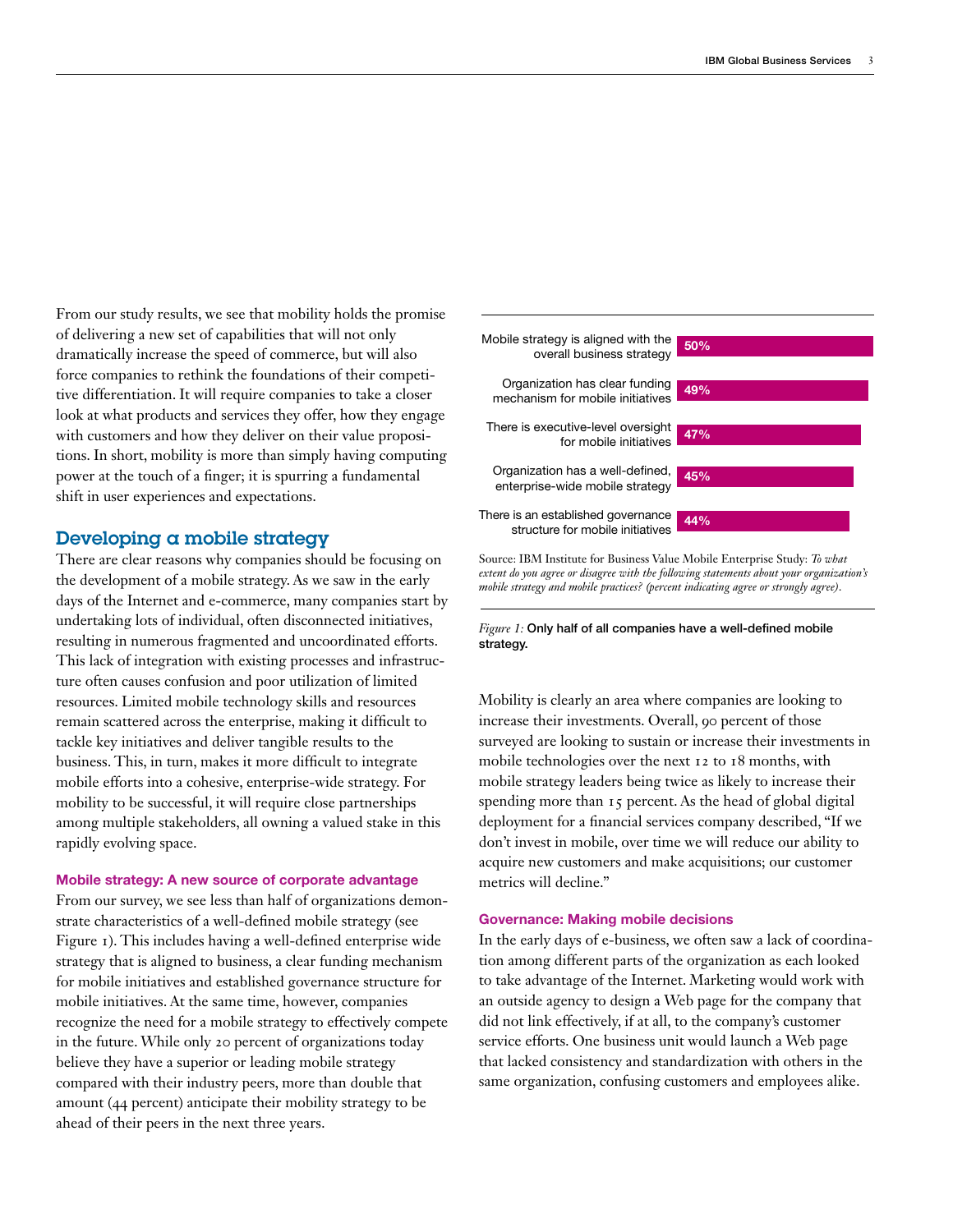We see similar challenges in the mobile area. It is easy for individual business units to develop and release their own mobile apps. More challenging is developing a cohesive, coherent mobile strategy that identifies the coordination necessary to scale and take advantage of mobility at a corporate level. In our discussions, we clearly heard the importance of establishing a structured governance process to make decisions regarding strategic mobile investments. As one senior manager from an automotive company stated, "We made the mistake with the Web of allowing each business unit to operate independently. With mobile, we recognize the need to centralize development around one center."

Today, we see that the Chief Information Officer (CIO) is playing an important role in managing and implementing an organization's mobile initiatives. We asked our survey participants to name the individual (or individuals) who were primarily responsible for five sets of roughly sequential strategic activities: generating new ideas, setting/managing priorities, determining funding, acting as a lead sponsor and providing governance (see Figure 2). The CIO was identified as a primary figure in the decision-making process, ranking number one in four of the five categories (with the CFO leading funding efforts).

Overall, we also see clear involvement early in the process from Line of Business (LoB) leaders; however, their involvement appears to drop off significantly after the first two sets of activities. That is a potential challenge for organizations, as it appears that a "handoff" is occurring when the LoB executive charters a mobile initiative, yet leaves it in the hands of others during the rest of these early stages.

Another interesting finding arose when we examined the governance practices of mobile strategy leaders. For this group, the Chief Marketing Officer (CMO) plays a much more prominent role in early stage decision making. CMOs were ranked second in terms of driving the idea-generation process versus seventh for all others; CMOs were also ranked fourth in terms of setting/managing priorities versus sixth for all other companies. Given the importance of understanding customer needs and requirements, the use of creative design, and the importance of brand management in this quickly growing and changing space, we are not surprised that leaders are enlisting more prominent representation from the senior marketing executive in the mobile strategy process. As one senior advisor at an electronics company described, "In governance and decision making…make sure the voice of the customer is heard by the engineer."

| Ranking | <b>Generates new</b><br>ideas | Sets/manages<br>priorities | <b>Determines</b><br>funding | Acts as lead<br><b>sponsor</b> | <b>Provides</b><br>governance |
|---------|-------------------------------|----------------------------|------------------------------|--------------------------------|-------------------------------|
|         | CIO                           | <b>CIO</b>                 | <b>CFO</b>                   | <b>CIO</b>                     | <b>CIO</b>                    |
|         | LoB                           | LoB                        | <b>CIO</b>                   | <b>CEO</b>                     | <b>CTO</b>                    |
| ν       | <b>PM</b>                     | <b>CTO</b>                 | <b>CEO</b>                   | COO                            | COO                           |
| 4       | <b>CEO</b>                    | <b>CEO</b>                 | <b>COO</b>                   | <b>CFO</b>                     | <b>CEO</b>                    |
| 5       | COO                           | <b>PM</b>                  | <b>CTO</b>                   | <b>CTO</b>                     | <b>CFO</b>                    |

Source: IBM Institute for Business Value Mobile Enterprise Study: Please identify the lead participant(s) involved in managing and implementing your organization's mobile *initiatives. Please rank up to three for each activity.*

Key: Chief Information Officer (CIO), Line of Business (LoB), Project Manager (PM), Chief Technology Officer (CTO), Chief Executive Officer (CEO), Chief Operating Officer (COO), Chief Financial Officer (CFO).

Note: Chief Marketing Officer (CMO) was also an option, but this role was not named in the top five responses.

*Figure 2:* Today, the Chief Information Officer (CIO) plays a prominent role in the majority of mobile strategy activities.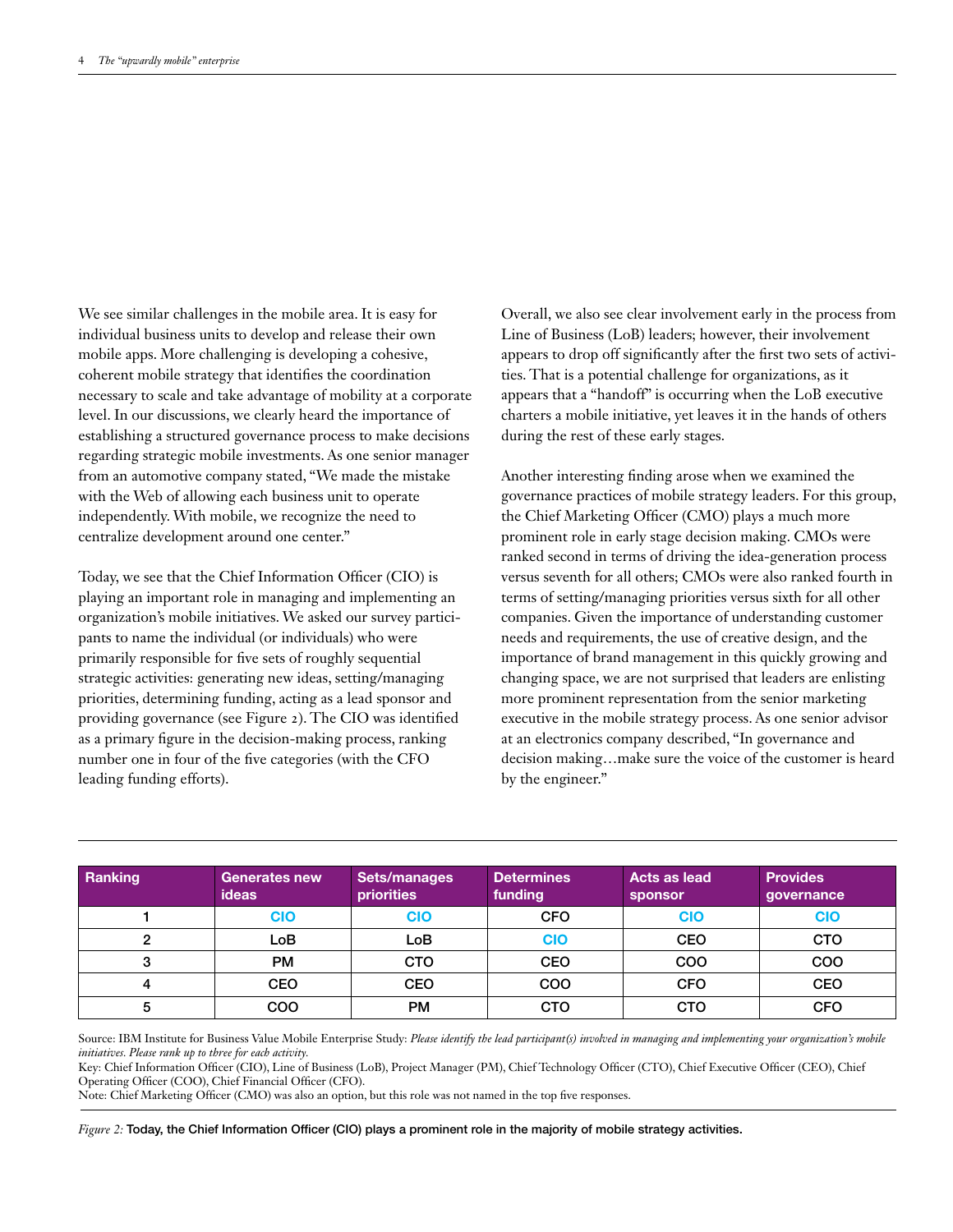Overall, our interviews highlighted the need for greater cross-functional participation in mobile initiatives. As one banking executive noted:

*"Our governance structure – which includes representatives from finance, risk, operations, customer service, product and application development, project management, technology, marketing and strategy – has been immensely effective in terms of increasing the precision and speed with which we deploy mobile solutions. The substantial membership of our governance team is reflective of how digital affects everything we do and the importance of collaboration."* 

A more comprehensive governance team can help on a number of levels (see Figure 3). First, it can help ensure that the various "voices" from LoB and enabling functions are heard so that the organization can invest its limited resources in areas where mobile will have the greatest impact. Further, it will help to coordinate the integration of mobile efforts with other components of the organization's digital strategy, such as social, cloud and analytics. Lastly, more structured governance can enable faster, more coordinated decisions on issues associated with skill development, partnerships and other areas that involve the use of resources outside the organizational boundaries.

## Mobility as a driver of innovation

A significant percentage of mobile strategy leaders reported that mobility has fundamentally changed the way their organizations do business. Not surprisingly, over 60 percent of leaders indicated that mobility played a significant role in what



Source: IBM Institute for Business Value Mobile Enterprise Study.

*Figure 3:* An established governance structure, with representation from across the organization, is a key component of a mobile strategy.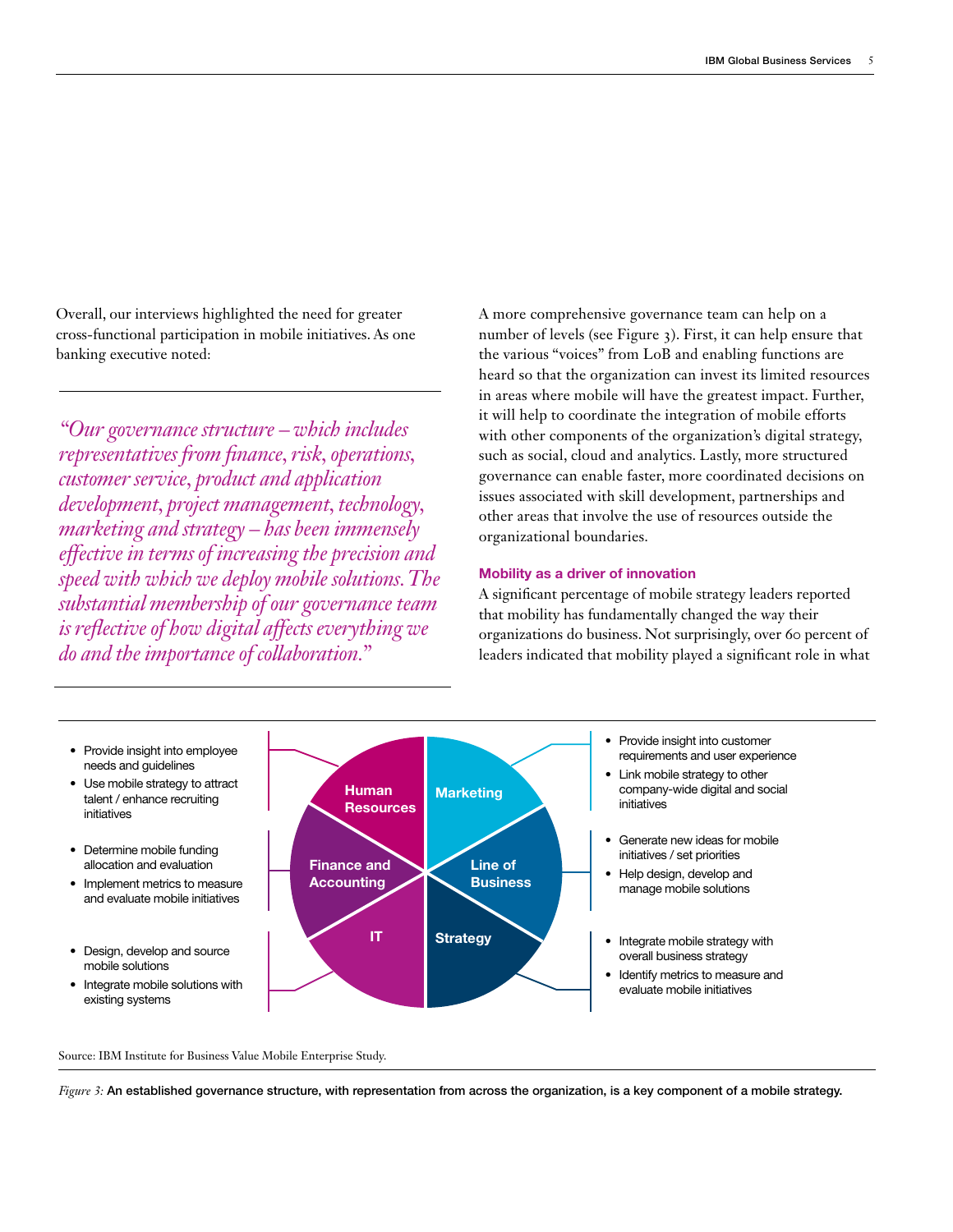we call "enterprise model innovation" – the ability for the organization to redefine its role in the value chain and how it collaborates with partners, customers and other stakeholders (see Figure 4).

In addition to business model innovation, almost 40 percent of leaders saw mobile contributing to both revenue model and industry model innovation. Revenue model innovation – changing the way an organization monetizes value through the development of new products, services and pricing models – is an important source of value that mobile capabilities can provide.

Homeplus, the South Korean brand for Tesco Plc., provides a great example of how a company can leverage mobile for revenue model innovation. Homeplus developed virtual aisles on the walls of train platforms, providing customers the opportunity to shop while waiting for their trains. Consumers can use an app that scans the QR code of a product, and their purchased products are then delivered to their homes within several hours. Through this new approach to shopping, Homeplus was able to increase its online sales by 130 percent in three months and increased the number of registered app users by 76 percent.<sup>6</sup>



#### Enterprise model innovation

Redefining your role in the value chain, where you collaborate and how you operate (for example, incorporate partner capabilities)

#### Revenue model innovation

Changing the way you monetize value (for example, augment products with revenue generating services, innovate pricing, innovate who pays)

#### Industry model innovation

Redefining existing industries, moving into new industries, creating entirely new industries (for example, displace intermediaries)

Source: IBM Institute for Business Value Mobile Enterprise Study: *What type(s) of business model innovation are being driven by the use of mobile capabilities?* 

*Figure 4:* While companies are using mobile to pursue multiple innovation paths, the majority are focused on enterprise model innovation.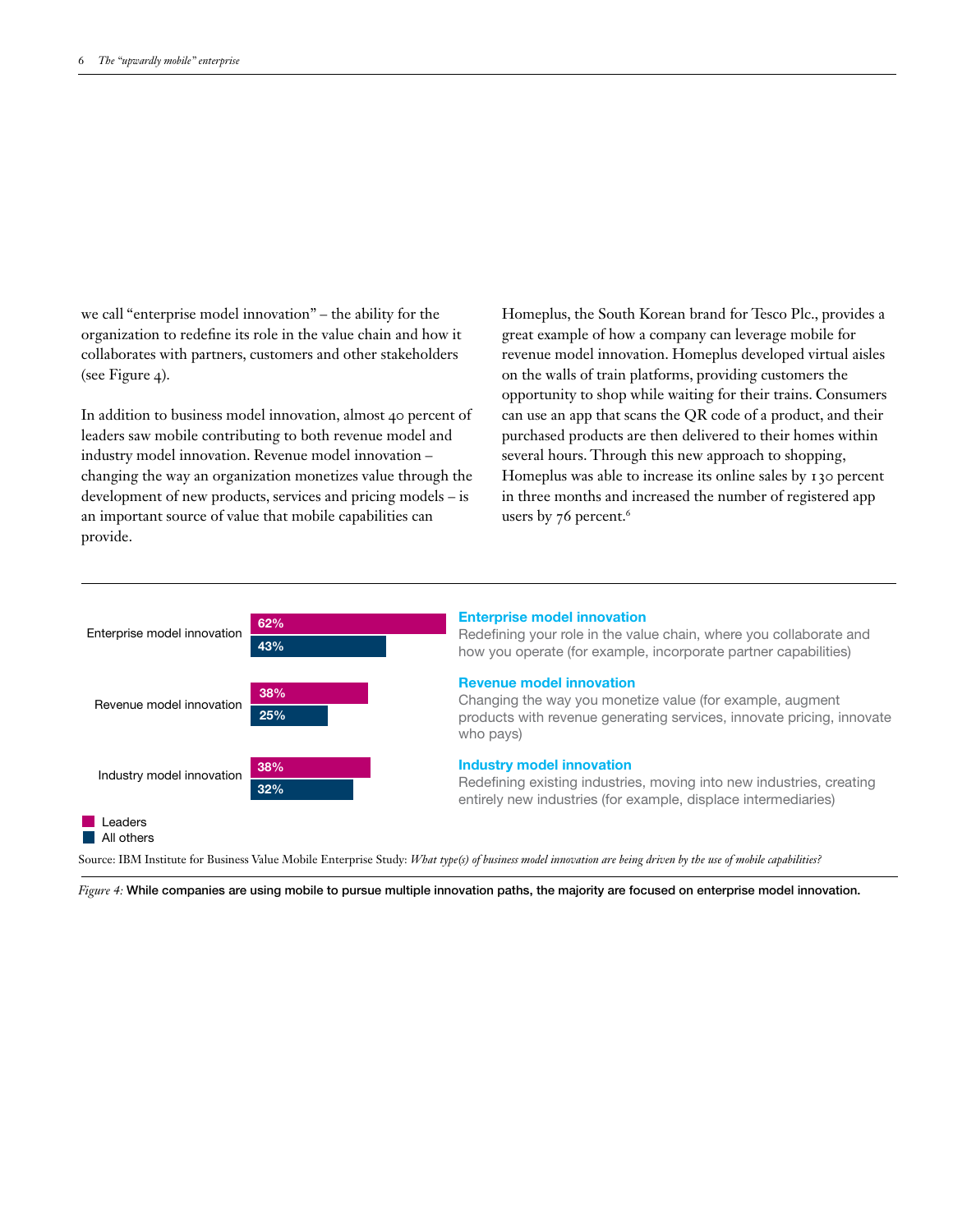Mobility can help organizations innovate their industry models by enabling entry into completely new businesses or even defining entirely new industries. Daimler, traditionally an automotive manufacturer and financial services provider, has created a vehicle management solution called "car2go" that allows drivers to rent a vehicle without a contract, minimum charge or maximum duration. After registering with the company, a driver can go to a defined location, identify a car that is part of the program using a mobile app, and gain access to the car through a private access code that is transmitted through a sensor. Daimler expanded car2go in and outside of Germany to seven countries and 23 cities worldwide. There are more than 450,000 car2go registered users worldwide, and the smart vehicles have been rented more than 13 million times to date.<sup>7</sup>

## Recommendations: Developing a mobile strategy

Given the power of mobile capabilities, the planned increase in corporate investment in the mobile arena and the opportunities for changing the competitive playing field, organizations need to have both external and internal mobile strategies that leverage common capabilities and platforms.

For companies that are just starting their mobile strategy efforts, the following actions can help get efforts off the ground:

*• Be comprehensive and bold:* Identify areas where mobile can fundamentally change business processes and models to generate new revenue streams, lower costs or redefine the organization's role in the value chain. Make sure that your enterprise mobile strategy includes initiatives that are external (for example, customer self-service apps or sales force automation) and internal (such as bring your own device or creation of an employee app store). Business cases should consider direct costs as well as benefits that accrue in areas not directly bearing the cost of the initiative.

- *• Be targeted and iterative:* Pilot new capabilities with selected customers, employees and business partners to gain insights, reduce risk and make adjustments before rolling out at an enterprise level. Based on initial insights, rapidly adjust mobile offerings on an ongoing basis. Assess the current network structure's ability to support scaling of new initiatives when needed.
- *Be collaborative and inclusive:* Make sure that your governance team involves all relevant stakeholders from different LoBs and enabling functions. Given the potential for mobile to directly impact business model change, the CEO and LoB leaders need to take direct roles in guiding the direction of mobile efforts. Functions such as Marketing and HR can provide unique insights into the needs of customers and employees. Meanwhile, involvement from Finance and Strategy can help to develop business cases needed for investment and bring together scarce resources from around the company. In addition to involvement from the executive level, companies should also incorporate insights from "digital natives" to better understand how mobile will be used by the newest generation of customers and employees.

Companies that are more advanced in their mobile strategy development efforts should consider opportunities to:

*• Incorporate machine-to-machine and sensor-based capabilities into their overall mobile strategy:* Leading mobile strategies address opportunities to embed mobile capabilities into devices ranging from automobiles to thermostats, enabling them to provide information that had previously gone untapped. Retailers and other service providers can also leverage such capabilities to track shopping patterns and more effectively match staffing needs with customer demands. Explore how to take advantage of data and insights being generated from these devices – not only to generate process improvements, but also to consider new and emerging revenue streams and business models.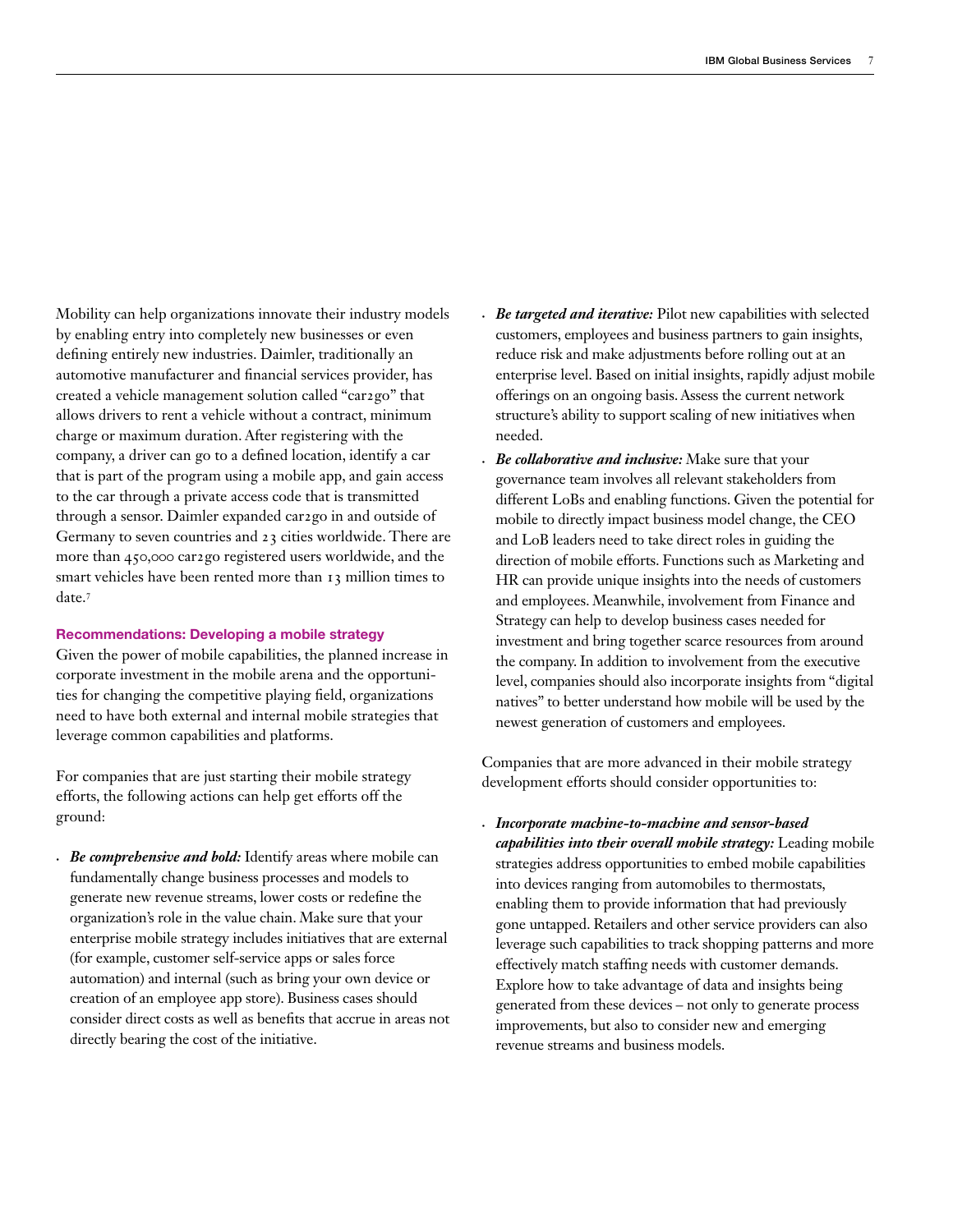- *• Invite trusted partners into their mobile strategy:* Recognize that in an environment where speed to market is critical, it's important to bring partners, customers and other third parties into the strategy development process early. Identify opportunities for mutual gain and innovation today and in the future, and work closely to address potential changes in the marketplace.
- *Plan for the future:* Given the rapid changes in both customer needs and technologies, identify the capabilities required to be competitive in the next two to three years. This can enable actions such as building in-house skills or buying them from the outside marketplace, as well as developing strategic partnerships that are necessary to deliver on mobile projects. Identify key investments that will be needed to sustain differentiation over the long term.

Regardless of the maturity of an organization's mobile strategy, companies should address the questions in Figure 5.

# Improving the customer experience and driving employee productivity The need for speed

Our findings point to an important opportunity for mobile services: the ability to respond faster and better to customers. Improving customer service/satisfaction was, in fact, the number-one benefit associated with using mobile to enhance the customer experience. Fifty-one percent of companies identified it as important, followed by increasing customer retention (36 percent) and attracting new customers (31 percent).

We also asked survey respondents to identify the most important benefits of using mobile to improve employee productivity. "Faster response time to customers" was the highest response, with  $58$  percent of the participants selecting that as a key benefit, followed by "Improved communications" with 48 percent and "Faster response time to internal inquiries" with 38 percent.

| <b>Summary</b>                                                                                         | <b>Critical questions to ask</b>                                                                                                                                                                                |
|--------------------------------------------------------------------------------------------------------|-----------------------------------------------------------------------------------------------------------------------------------------------------------------------------------------------------------------|
|                                                                                                        |                                                                                                                                                                                                                 |
| Companies recognize the<br>importance of building mobile                                               | To what extent does your company have a well-defined enterprise-wide mobile strategy? What is the<br>opportunity cost for not having a mobile strategy?                                                         |
| capabilities, but lack a well-<br>defined mobile strategy                                              | How does your mobile strategy compare to your competitors' strategy?                                                                                                                                            |
|                                                                                                        | What challenges do you face in getting the appropriate support/funding for mobile initiatives within your<br>organization?                                                                                      |
| While the Chief Information<br>Officer (CIO) is heavily involved                                       | Who is involved in your mobile governance structure (e.g., IT, Marketing, Line of Business, HR, Finance and<br>Accounting) and how effectively do the functions work together on mobile strategy and execution? |
| in today's mobile activities,<br>leaders tap the wisdom of the<br><b>Chief Marketing Officer (CMO)</b> | How is the line of business involved in each stage of the mobile initiatives – from idea generation to<br>implementation and ongoing support?                                                                   |
|                                                                                                        | What is the role of marketing in your mobile strategy?                                                                                                                                                          |
| Companies are using mobile to                                                                          | How does mobile drive business model innovation at your company?                                                                                                                                                |
| pursue different types of<br>business model innovation                                                 | To what extent do your mobile efforts align with your organization's overall innovation vision and strategy?                                                                                                    |
|                                                                                                        | How do you anticipate mobile changing the way you operate your business and collaborate with third parties?                                                                                                     |

Source: IBM Institute for Business Value Mobile Enterprise Study.

*Figure 5:* Key questions to consider – Mobile strategy.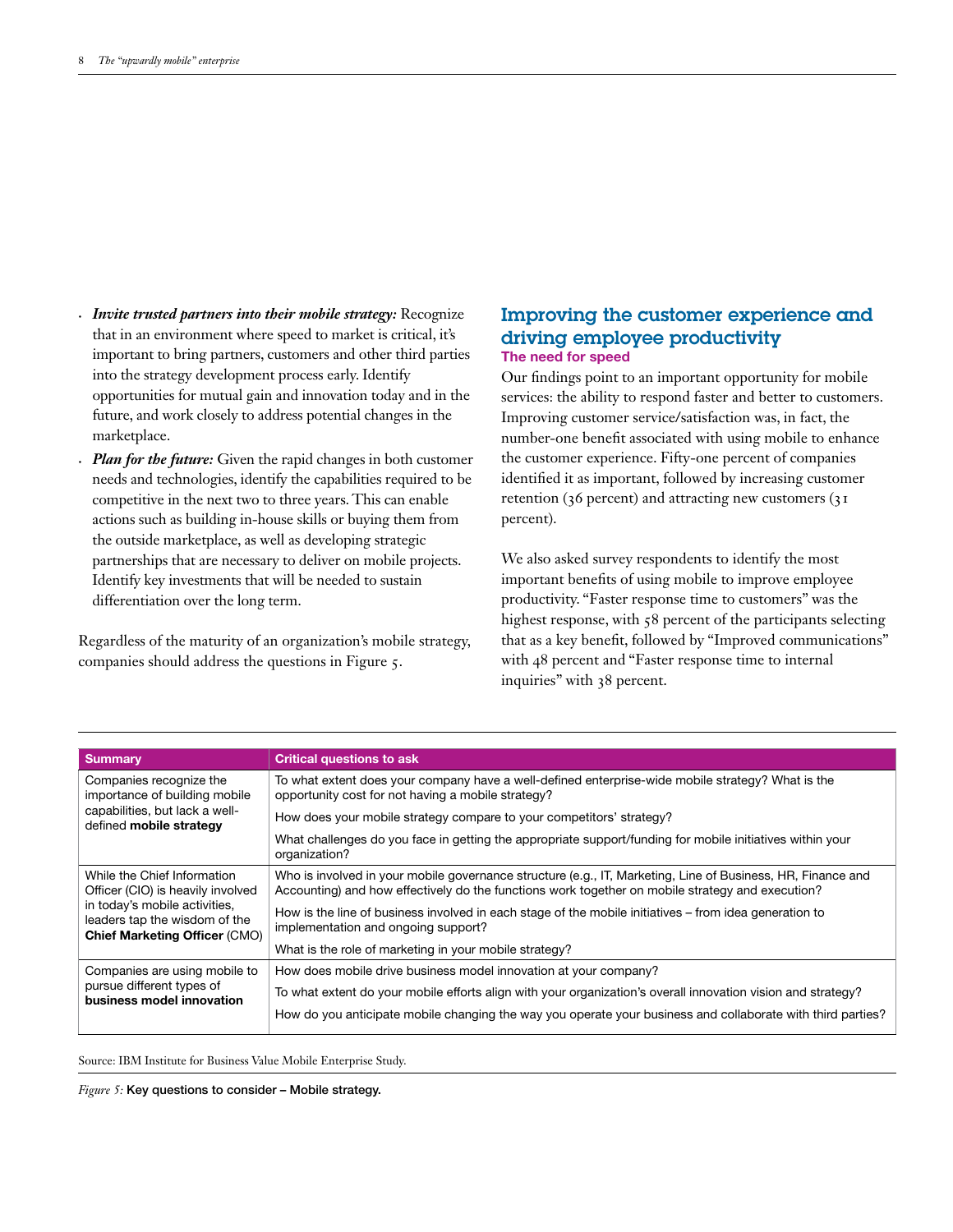As the Manager for Innovation and Technology at a retail firm describes the use of a mobile application in the firm's order management process, "A salesperson can tend to a lot more customers in the same time period, and the customers are happier because the whole exercise is shortened. Instead of them making up a whole quote and then going to the front counter to find out they don't have stock…the customer can do it on the fly with the salesperson and make decisions in real time."

These responses reinforce one of the key strengths of an effective mobile environment: the timely delivery of information and insight to service customers regardless of location. Whether it involves allowing a customer to check on the status of a service issue via a self-service app, accessing social networks to find an answer to a difficult problem, allowing a salesperson to access an updated product inventory or providing a repair technician with access to diagrams and subject matter experts, mobility can reduce the time and effort it takes to resolve a customer challenge.

VCC, a construction services provider, uses mobile capability to improve its customer response time. To increase the productivity and responsiveness of project managers in the field, the company developed a customer relationship management solution that was available through multiple mobile devices. Project managers, working in the field to develop commercial properties, could access proposals, project contacts and other relevant project information. The amount of time it took to process customer service requests decreased by 30-50 percent and project managers could access more easily the information needed to make better decisions for their clients.<sup>8</sup>

### Investing in a mobile workforce

One trend that was clear among our study participants was an increase in the number of employees working outside of traditional office settings. One-third of mobile leaders indicated that 20 percent or more of their workforces are currently remote/mobile (see Figure 6). Fifty percent of leaders expect to reach this threshold in the next three years. For all other firms in our sample, the trend was similar – the percentage of firms with a significant proportion of mobile workers was expected to grow from 18 to 32 percent.



Source: IBM Institute for Business Value Mobile Enterprise Study: *Approximately what percentage of your organization's employees are remote / mobile workers (i.e. work from home or other locations)? What percentage do you anticipate in 3 years?* All totals do not equal 100 percent due to rounding.

*Figure 6:* One approach companies are taking to more rapidly service customers is to shift towards a more mobile workforce.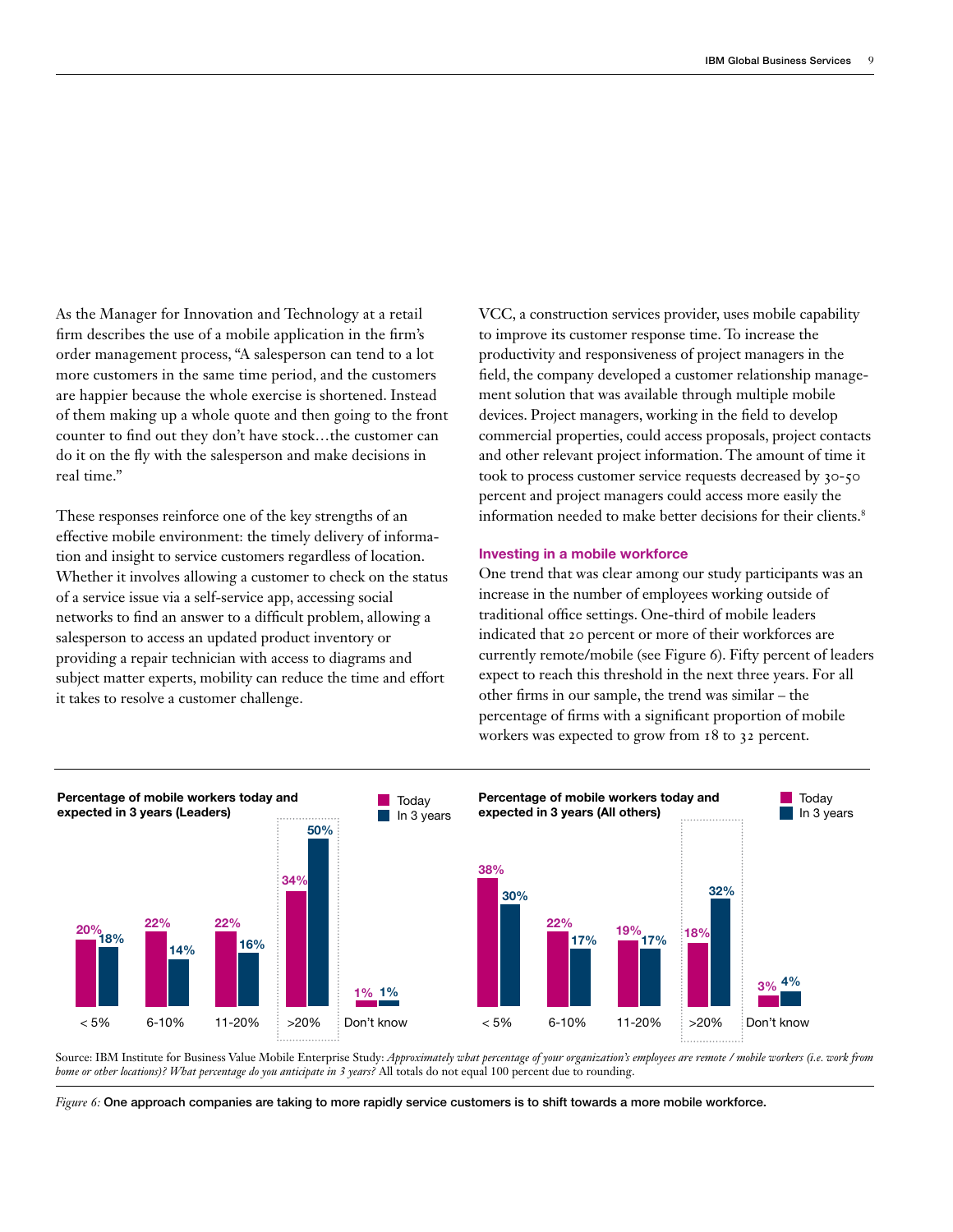Given these numbers, it is not surprising that the highest mobile infrastructure investment priority for mobile strategy leaders over the next 12 months was increasing the ability of employees to work outside the office. Seventy-eight percent of mobile leaders and 44 percent of all other companies selected this as a critical investment area.

Using mobility to enable a more productive workforce is an important goal for many companies in our study (see Figure 7). Today, half of them reported they have realized a greater than 10 percent gain in employee productivity as a result of their mobile efforts. However, in the next three years, 40 percent of companies are looking for productivity gains in the 10 to 20 percent range and 36 percent are looking for increases greater than 20 percent. This suggests that mobility services for employees are not simply going to be used to augment existing work processes, but rather will require companies to redefine work activities using mobility as a key capability.

To what extent has mobility improved employee productivity today, and what is expected in the next three years?



Source: IBM Institute for Business Value Mobile Enterprise Study: *Please estimate the extent to which mobility has improved overall employee productivity today. What do you anticipate in 3 years?* 

*Figure 7:* Companies are looking towards mobile technologies to drive significant increases in employee productivity in the near future.

In another example, the Advanced Manufacturing Research Center at The University of Sheffield, a U.K. based-research consortium, has developed a prototype for significantly improving the productivity of maintenance and repair operations in sectors such as aerospace, shipping, oil and gas. Using a combination of augmented reality and robotics, it is able to bring critical information and remote expertise directly to field engineers. Using wearable devices with cameras attached, technicians can receive real-time visual support from supervising experts based remotely. Early use of the system has yielded reductions in CAPEX from 3 to 7 percent, increased production between 8 and 15 percent and achieved 10 to 25 percent operating cost savings. Further, the information gathered during the repair process can be saved and repurposed, enabling critical knowledge to be passed along to the next generation of field engineers.<sup>9</sup>

We are also seeing companies use mobile technologies not only to deliver value in the field, but to better understand how employees within the traditional office environment can improve their productivity as well. Several organizations have used "sociometers" that incorporate the ability to measure different signals (for example, RFID, motion and sound) to understand how individuals interact in their work environment. Employees wearing these devices produce data, which, when aggregated, can highlight collaboration patterns, locations where individuals converse and share information, and identify when these interactions take place over the course of a day.

As Ben Waber, the CEO of Sociometric Solutions, said in his recent book, *People Analytics,* "Data on the physical world is also expanding at a breakneck pace thanks to the rapid development of wearable sensing technology… By combining precise data from both real and virtual worlds, we can understand behavior at a previously unimaginable scale."<sup>10</sup>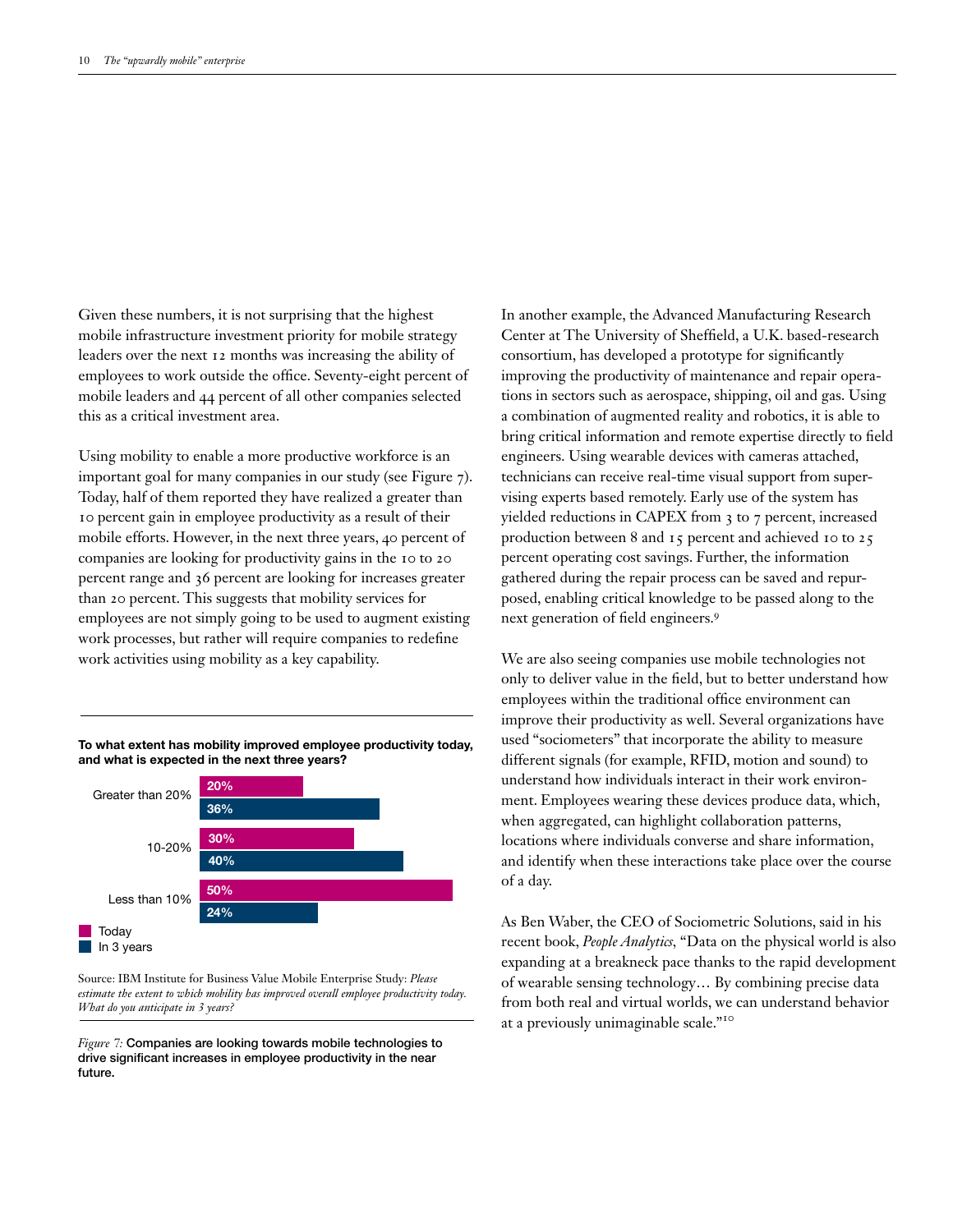## Bring your own devices (BYOD): Balancing complexity and opportunity

The subject of employees bringing their devices to work has been on the minds of LoB executives and IT departments alike. On one hand, companies are looking to accommodate employee preferences for different devices beyond traditional laptop and desktop computers. On the other hand, given the proliferation of different devices and the costs associated with managing those devices, BYOD has been a source for significant debate within organizations.

From our respondents, we see that mobile strategy leaders clearly see benefits and opportunities associated with BYOD for their organizations. These leaders were more than twice as likely to have adopted a BYOD approach for employees than other organizations were (66 percent compared to 32 percent). Leaders are also more likely to provide the needed support to make these programs successful.

For example, 79 percent of mobile strategy leaders reported that their organizations have well-documented policies in place for employees using mobile devices (versus 48 percent for all other firms), 78 percent said that IT provides the required support for BYOD participants (versus 39 percent) and 66 percent said they provide the necessary training (compared to 34 percent for all other firms). This suggests that mobile strategy leaders recognize that BYOD represents more than simply the ability to plug into a corporate network; rather, it requires a new approach to IT support and customer service.

One global banking company piloted and launched its BYOD efforts in 2011 in an effort to improve employee satisfaction, enhance its recruitment efforts and reduce the total cost of ownership of corporate devices. The company realized a 108 percent return on its investment within one month.

This return was generated primarily through increased sales revenue generated from quick, reliable access to business generating applications on BYOD devices; reduced costs from acquiring, provisioning, supporting and replacing corporate devices; and decreased help desk support costs. As one senior IT manager explained, "With the BYOD program underway, we are now more flexible in terms of where we work and how we work, and people are getting more productive time out of the workday. The BYOD program is innovative, which is good for internal marketing and is impressive to our peers."

Clearly, the BYOD trend is taking hold in numerous companies. However, companies need to consider more than just the devices they are willing to support and the policies that govern the ownership of those devices. The starting point of any BYOD strategy should be the various use cases within the organization: what activities mobility can best support, what apps will be required to enable them and ultimately, what device will best suit the needs of individuals performing those roles. After these are identified, then companies can more effectively determine the investment needed in their BYOD efforts.

## Recommendations: Improving the customer experience and driving employee productivity

Companies that are just starting to provide their employees with mobile capabilities should:

*• Identify processes where mobility can provide faster, more engaging customer service:* This can range from providing field-based personnel with mobile tools that can provide rapid answers in customer locations to enabling employees to collaborate more easily with experts across the organization to solve a difficult problem. Mobility can also allow customers to engage directly with company experts and/or social networks – for example, sharing a potential room design with friends and family while a remote salesperson provides insights into potential colors and furniture selections.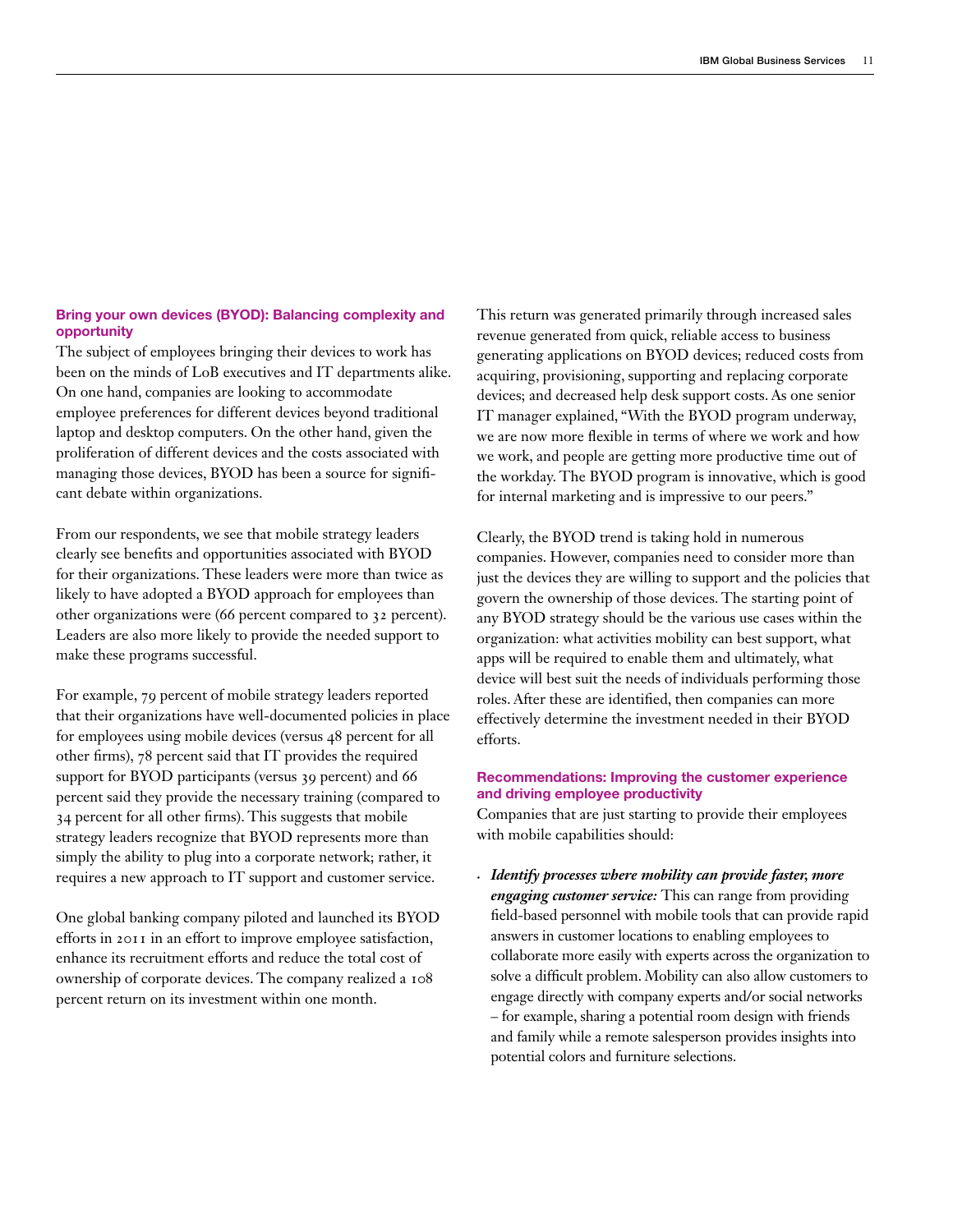- *• Use mobile capabilities to facilitate routine tasks and inquiries:* In an era where more tasks are pushed to the individual level, enabling employees to handle administrative tasks through a mobile environment offers many benefits. Doing so with tasks such as customer data entry, expense reporting and approval, and time and attendance reporting can free up employees to spend more time engaging directly with customers. At the same time, it can allow workers to take advantage of non-productive windows during the day.
- *• Build in security and privacy safeguards for employees using mobile devices for work-related activities:* Given the increasing BYOD trend and the fact that mobile devices can be used in a number of work/non-work situations, companies should take an active role in developing policies and guidelines to protect sensitive material. This includes customer information, business-specific applications and the employee's personal information. Protections should include employees, as well as external contractors or business partners who access corporate IT networks through mobile devices.

Companies that have already made progress in enabling their mobile employees should investigate ways to:

*• Leverage location-based data to improve the customer experience and drive employee effectiveness:* While companies have been tracking vehicles and other mobile assets for many years, companies can now identify interaction patterns of customers and employees to a much broader extent than ever before. For example, proximity data can provide valuable insight into where employees are working in a dispersed environment at any given point in time. It can enable them to be routed and scheduled on a more dynamic basis, which can help improve customer responsiveness, as well as increase opportunities to generate revenue.

- *• Customize the mobile experience for the employee:* In a BYOD environment, employees will need to obtain the right applications, access and permissions relevant to their specific job needs. One way this is being accomplished is through the development of an internal "app store" that can be configured based on functions and job roles. Further, firms should consider incorporating the configuration of personal devices as part of the larger orientation/onboarding activities for new employees.
- *• Manage corporate-owned mobile devices like other corporate assets:* For many companies, mobile devices are not managed to the same extent as other IT assets. However, as these devices become more central to delivery of key business activities, companies need to consider the need for specific processes that govern their procurement, distribution and maintenance. These processes need to address the unique considerations of mobile devices, including their shorter replacement cycles, the need to manage frequent application changes, and the need for help desk support that goes beyond traditional office-based assistance.

The questions in Figure 8 can help companies prioritize their requirements for improving both the customer experience and workforce productivity.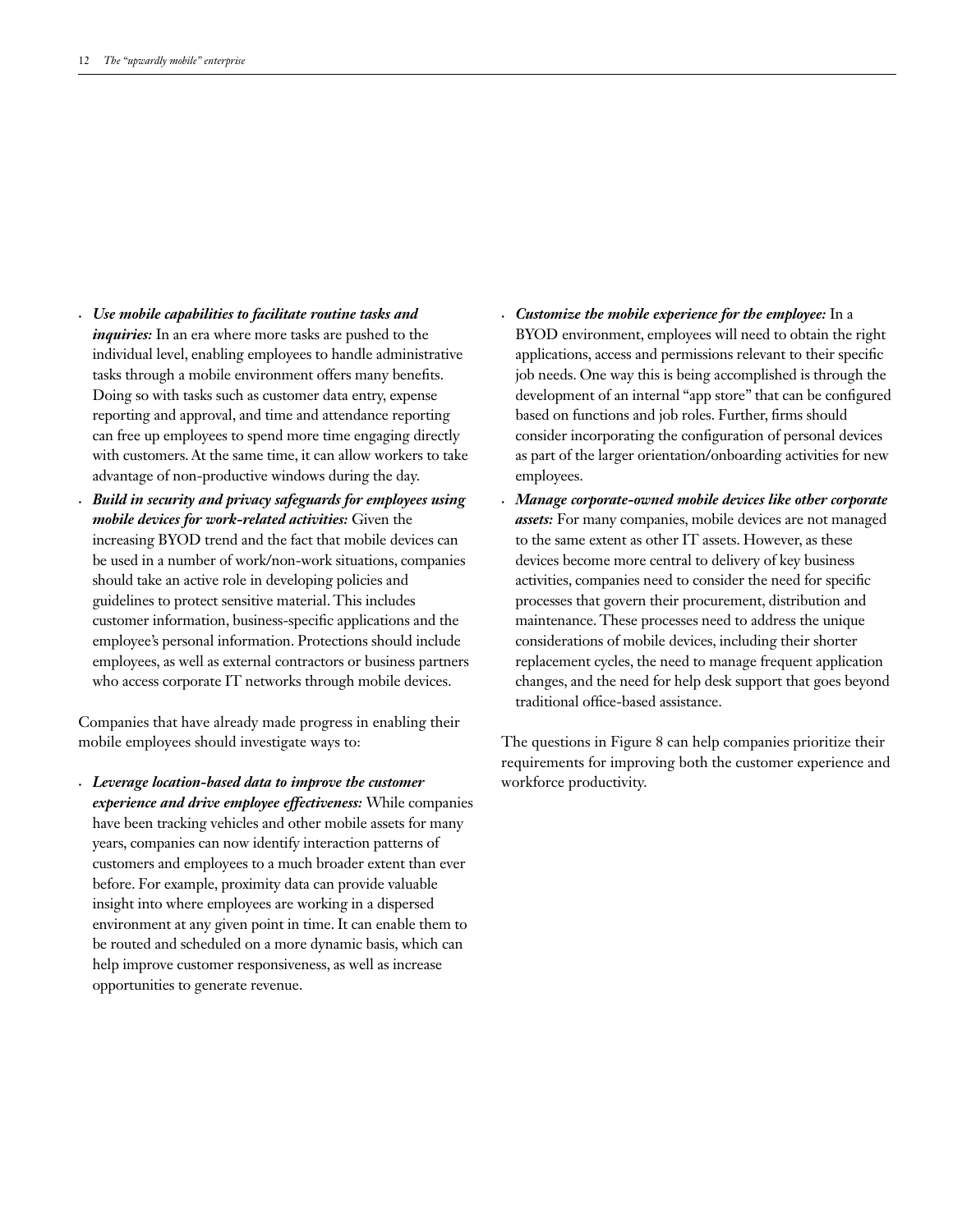| <b>Summary</b>                                                                 | <b>Critical questions to ask</b>                                                                                                                                                   |
|--------------------------------------------------------------------------------|------------------------------------------------------------------------------------------------------------------------------------------------------------------------------------|
| Companies are looking to                                                       | How can faster response time to customers change the nature of competition within your industry?                                                                                   |
| enable their employees to<br>provide better customer<br>service through mobile | How can you leverage mobile to provide better self-service capabilities for your customers?                                                                                        |
|                                                                                | Where do you see your competitors focusing their efforts with regard to mobile?                                                                                                    |
| Companies are placing                                                          | Which employee populations could most benefit from enhanced mobile capabilities?                                                                                                   |
| significant importance and<br>investment in using mobility as                  | Which existing internal processes could be modified to take advantage of mobile capabilities?                                                                                      |
| a tool for improving employee<br>productivity                                  | What challenges occur when equipping employees with mobile devices?                                                                                                                |
| Leaders in this space are<br>seeing the benefits of                            | To what extent does your organization have a bring-your-own-device (BYOD) strategy? How effective are your<br>existing policies and procedures for employee use of mobile devices? |
| employees using their own<br>devices and providing the                         | How has BYOD impacted supporting processes and service-level agreements (e.g., procurement, IT support)?                                                                           |
| needed support                                                                 | How do you manage security within your BYOD environment?                                                                                                                           |

Source: IBM Institute for Business Value Mobile Enterprise Study.

*Figure 8:* Key questions to consider – Improving the customer experience and driving employee productivity.

# Enabling the mobile environment

From the design of new customer applications to the integration with existing legacy systems and the development of new uses for data and analytics, mobile solutions are forcing information technology executives to make new and perhaps difficult choices regarding their current and future skills, capabilities and infrastructures.

## A new focus on design

Mobile solutions are pushing companies to rethink the user experience, from the presentation of data to the interaction patterns required to manage an application. Touch and sound become integral parts of the mobile experience; portability and bandwidth influence a user experience that can change in different settings and contexts. The requirement to provide users with continuity of transactions across multiple channels further complicates matters.

Given the complexity of mobile design, it is not surprising that companies struggle with this issue. Fifty-seven percent of survey respondents reported that they face quality and functionality challenges in developing/acquiring mobile applications, while 46 percent find it difficult to ensure a quality user experience. Further, 40 percent indicated that they face challenges with their existing development platforms/infrastructures.

Recognizing the need to build outstanding user experiences across multiple platforms, mobile strategy leaders are increasing their use of partners to manage their platforms and applications. Leaders are looking to decrease in-house platform development from 57 percent today to 47 percent in the next three years, while increasing the use of co-sourcing from 27 percent to 35 percent, and outsourcing from 16 percent to 19 percent.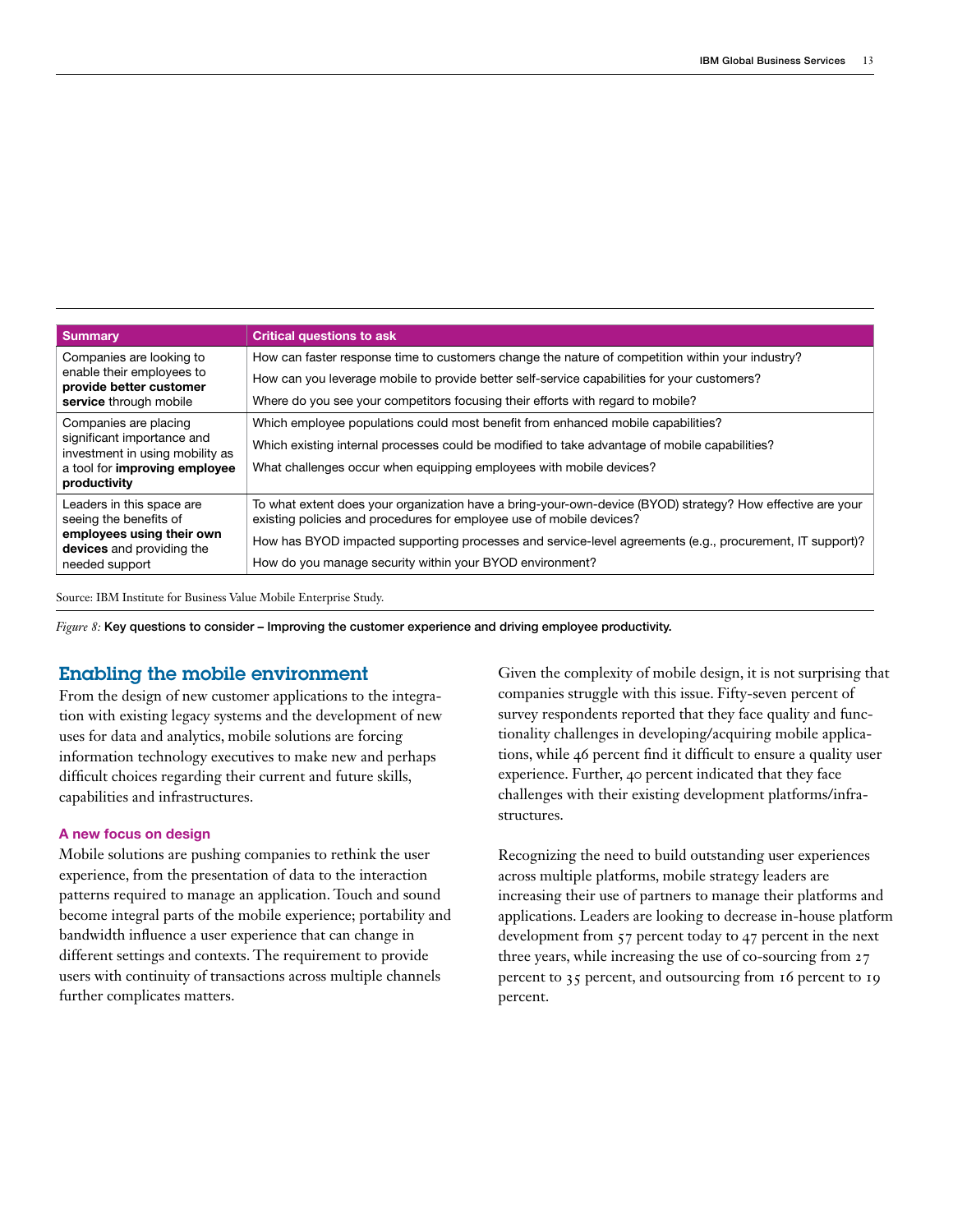Similarly, for application development, internal management will drop from 62 percent to 53 percent. Meanwhile, co-sourcing will rise from 22 percent to 27 percent and outsourcing will rise from 16 percent to 20 percent. While companies will continue to retain a significant percentage of their application development, it is clear they will be looking to augment such efforts with technologies and external parties over the longer term.

## Integration, security and analytics: Capabilities for the mobile era

When asked about the most significant mobile challenges facing organizations today, the ability to integrate mobile applications with existing systems was an important topic. Fifty-four percent of all respondents see this as a critical issue.

Mobile strategy leaders cited integration as an area where they have been more successful compared to their peers (see Figure 9). Of mobile leaders, 70 percent or more indicated they have been successful in ensuring interoperability with other systems, leveraging APIs for external or cloud-provided data services, and providing service-oriented architecture and sharing information among systems/devices. However, approximately 40 percent or fewer of non-leaders reported being successful with these tasks.

One company that has been successful in integrating frontand back-end systems through a mobile platform is Air Canada. It developed an app that enables customers to check their flight status and obtain electronic boarding passes. The information provided through the app is delivered in real time, so that it is available to agents and customers at the same time. The app has had over 1.5 million downloads and was ranked number two overall in the Apple App store in Canada a week after its release. As a result of the successful app rollout, Air Canada was able to reduce its per-check-in costs by 80 percent.<sup>11</sup>

To what extent has your organization been successful with the following activities related to integrating mobile (percent indicating *successful* or *very successful*)



Source: IBM Institute for Business Value Mobile Enterprise Study: T*o what extent has your organization been successful with the following activities related to integrating mobile applications with other applications or back-end systems? (percent indicating agree or highly agree).*

*Figure 9:* Mobile strategy leaders have seen greater success in addressing the integration challenge.

Security was the second most-cited challenge facing organizations (named by 53 percent of all surveyed companies). As with integration, mobile strategy leaders have already focused time and attention on security. Over 80 percent of mobile strategy leaders reported that they were effective in addressing security issues such as data protection, securing connectivity, device management, threat detection, mobile app security and user security (see Figure 10). In contrast, less than 62 percent of all other companies stated they were effective in this area.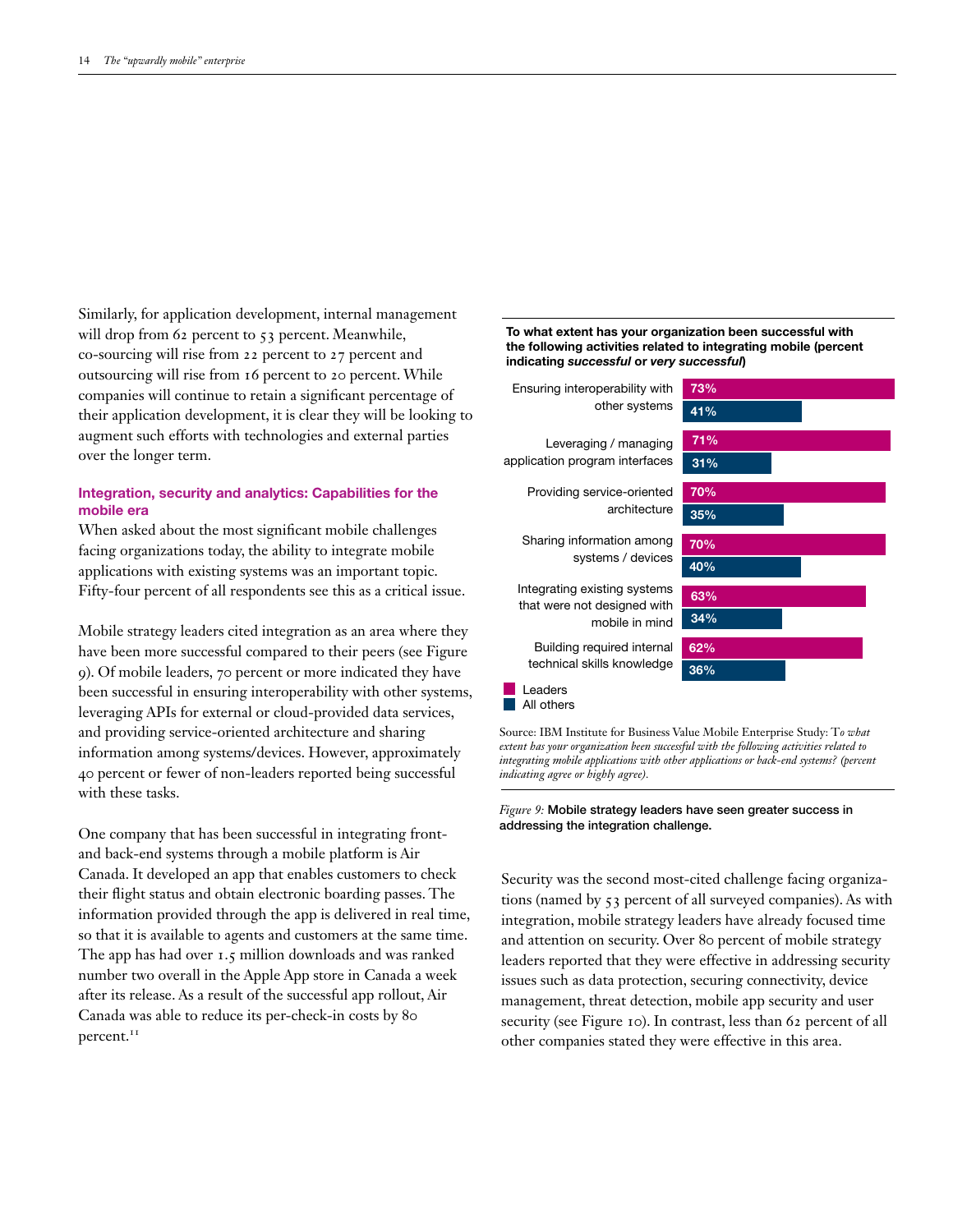#### How effective is your organization at addressing the following mobile security issues? (percent indicating *effective* or *very effective*)



Source: IBM Institute for Business Value Mobile Enterprise Study: *How effective is your organization at addressing the following mobile security issues?*

### *Figure 10:* Mobile strategy leaders also recognize the importance of making sure their mobile capabilities are secure.

Given the expected growth in the number of mobile transactions over the next several years, organizations will have to stay vigilant regarding the privacy and security of users and their data. Further, as mobile services expand beyond the use of traditional devices toward embedded mobility platforms, security capabilities will need to adapt as well. As the Director of Strategy and Planning for an automotive manufacturer indicated, "As vehicles collect more and more data, we will be challenged with determining the owner of the data, and what is personal versus private."

Analytics is another area where organizations recognize the need for additional attention. From our discussions, this fell into two broad categories: (1) using analytics to understand how people were using their mobile devices, and (2) applying the underlying data gathered from mobile transactions/ interactions. Overall, 50 percent of companies indicated that understanding how customers were interacting with mobile applications/solutions was a significant challenge, while 48 percent said it was difficult to use analytics from mobile data.

Analytics is an area where mobile leaders particularly excel. Roughly 70 percent or more of mobile strategy leaders described themselves as effective in areas such as addressing structured and unstructured mobile data, handling large volumes of data, analyzing mobile data and taking action based on that data. But less than 37 percent of non-leaders were equipped to deal with these issues. Further, almost 70 percent of leaders placed high priority on making investments in data storage, data management and analytics, versus less than 45 percent of all other companies in the study.

# Recommendations: Enabling the mobile environment

For companies starting to develop a mobile development environment that enables the business to differentiate itself in the marketplace, consider the following recommendations:

*• Create with the omni-channel experience in mind:* Mobile design, development and integration efforts need to take into account the larger picture of how and where customer interactions are taking place (mobile and otherwise); how customers will navigate through Web sites and apps; and how the company can evaluate the overall customer experience. Movement across devices needs to be seamless, with data and transactions being preserved as end users move between smartphones, tablets, televisions and wearable devices.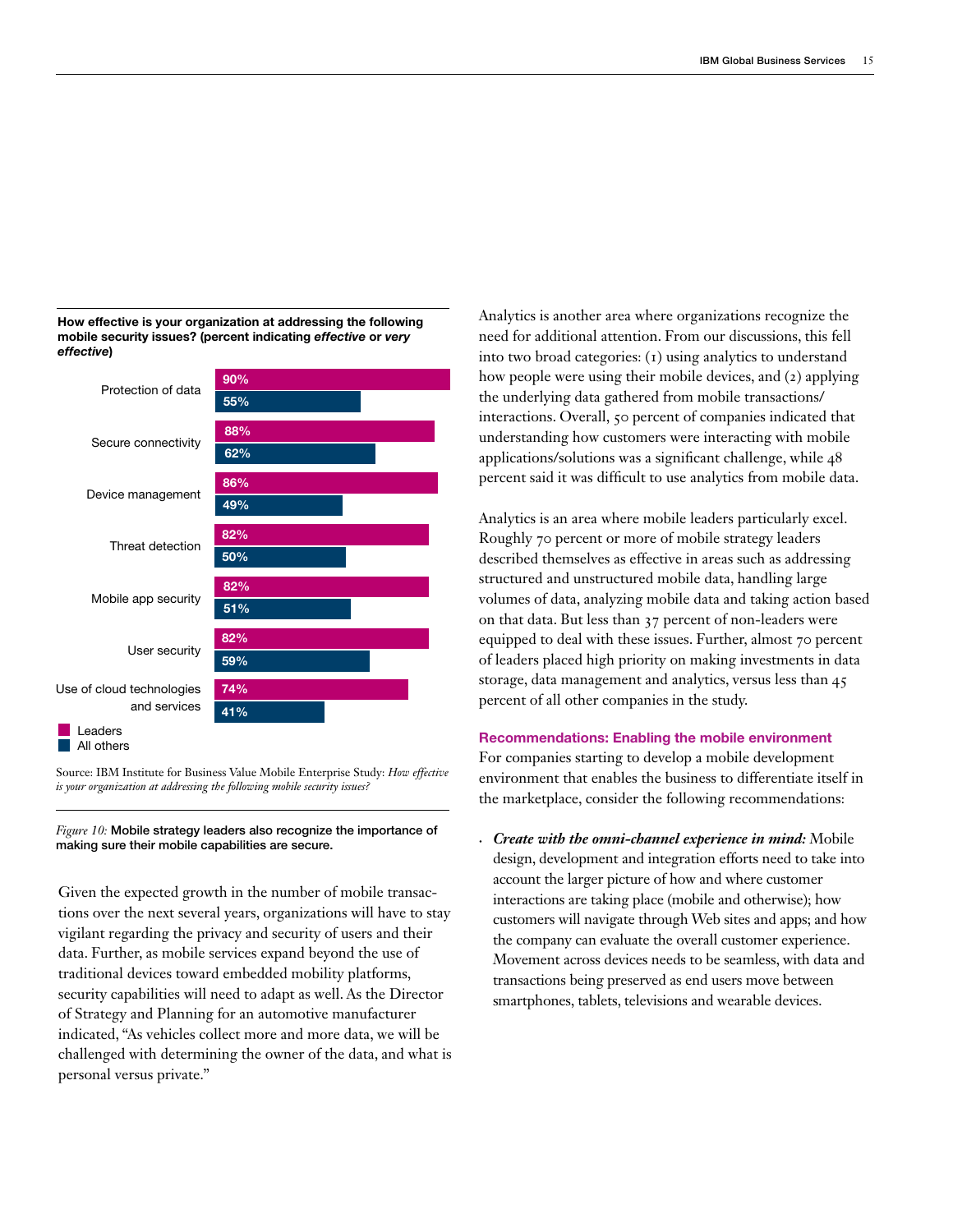*• Evaluate your current application portfolio and development processes to identify opportunities to more effectively deliver mobile solutions:* Results of this evaluation can highlight issues ranging from inadequate development tools and processes to skill constraints. Benchmarking and evaluating the tools, development methods and skills required to successfully develop mobile applications can help organizations develop a clearer case for hiring additional resources, upgrading internal capabilities and platforms, or partnering with external organizations. Companies should also consider the feasibility of establishing a mobile center of excellence that can serve as both a talent repository and a body to establish common enterprise-wide standards.

*• Incorporate mobility into your existing security environment:* Given the multitude and diversity of potential mobile endpoints, the ease with which mobile devices can be lost or stolen, and the challenges associated with accessing sensitive material, companies need to apply the same rigor and advanced approaches to security as in traditional IT environments. For example, using predictive analytics can help review previous breach patterns and external threats to identify potential attack vulnerabilities. Analytics can also help monitor employee behavior to highlight patterns of misconduct and provide ongoing evaluation of the external environment for possible threats. Securing mobile transactions by customers is also a key requirement for financial services and other industries involved with high-volume, high-value transactions.

For companies that have more mature mobile development efforts in place, focusing on the following issues could further improve their overall efforts:

- *Tap into the value of APIs:* As APIs rapidly drive a new approach to application assembly, development and integration, it is critical for organizational leaders to develop a mobile API portfolio and management strategy. A robust mobile API strategy can drive several critical benefits. These include: efficiencies in development and integration; the ability to leverage external sources to add functionality; extension of mobile assets into third-party ecosystems; new business models for monetizing services or assets; and joint innovation through engagement of third-party developers. Building a plan for each of these strategies and building competency in API development, promotion and platform management are all key success factors.
- *• Use analytics to provide end users and consumers with contextually relevant actions:* Mobile information can yield a vast quantity of contextual information regarding the timing and location of mobile interactions. Companies have the opportunity to combine this data with additional enterprise data from previous transactions to determine the next best offers and actions. This approach can help to increase ongoing engagement with mobile technologies.
- *• Monitor emerging cloud services for opportunities to increase mobile engagement.* Mobile technologies are evolving at a rapid pace. Companies should evaluate cloud capabilities to increase engagement through notifications or location-based services. They need to consider whether cloud-delivered mobile lifecycle solutions meet requirements for security and fit with existing business constraints. Organizations can also examine the potential for cloud-based collaboration among mobile dev/ops teams.

The questions in Figure 11 can help an organization assess its mobile technology environment: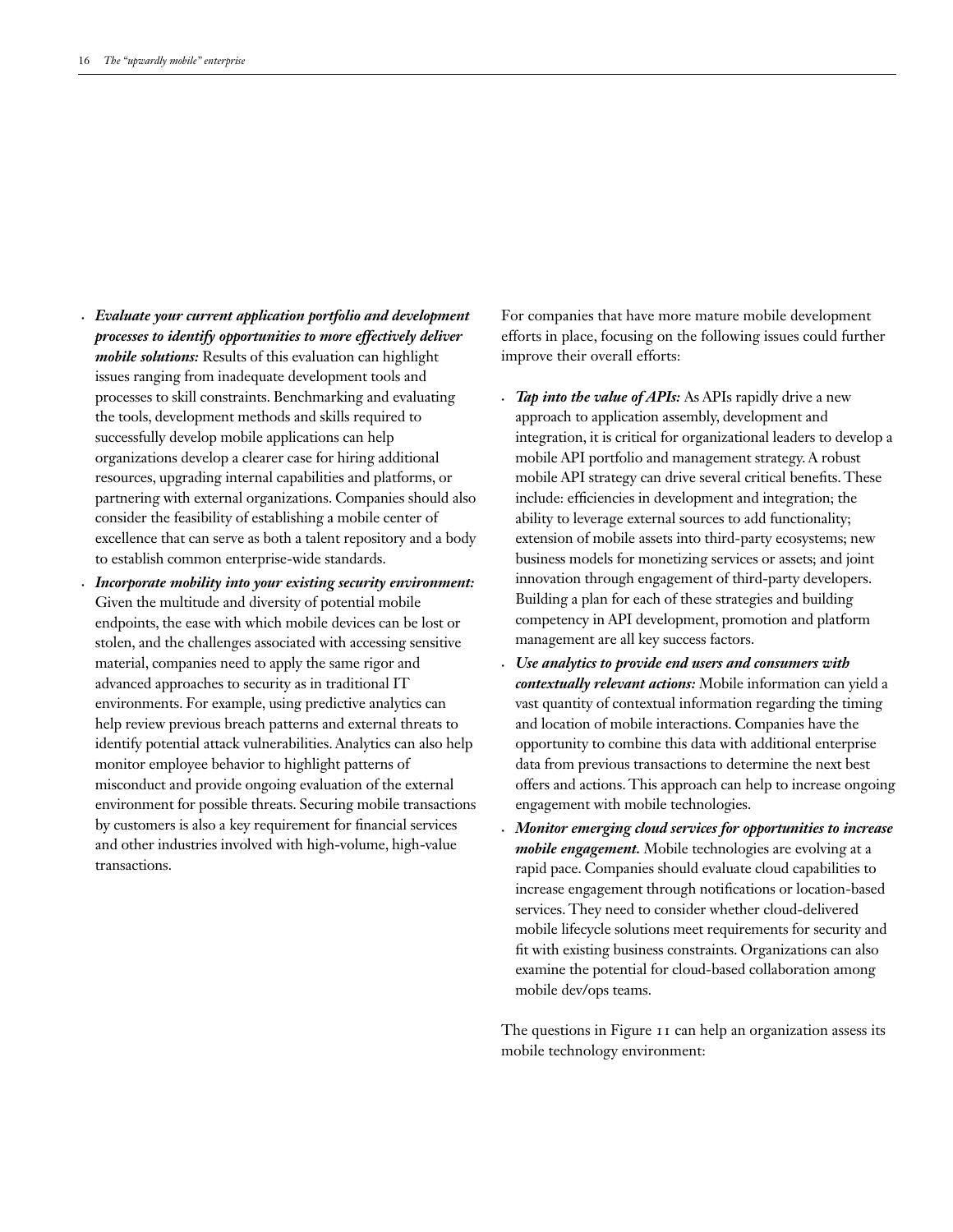| <b>Summary</b>                                              | <b>Critical questions to ask</b>                                                                                                                                                                                                      |  |  |
|-------------------------------------------------------------|---------------------------------------------------------------------------------------------------------------------------------------------------------------------------------------------------------------------------------------|--|--|
| Customers are demanding a<br>higher quality mobile user     | How effective is your mobile design and development process in understanding customer needs and rapidly<br>developing solutions that fill those needs?                                                                                |  |  |
| experience that is responsive<br>to their changing needs    | What functions do you manage in-house versus outsource to third parties?                                                                                                                                                              |  |  |
|                                                             | How easy is it for your organization to keep up with the most current data and technology industry standards<br>for mobile?                                                                                                           |  |  |
| Integration with existing                                   | To what extent are legacy systems a barrier for your organization in connecting mobile systems?                                                                                                                                       |  |  |
| systems and security are the<br>primary mobile challenges   | How effective is your organization at addressing mobile security threats?                                                                                                                                                             |  |  |
| facing companies today                                      | How is your company approaching the use of mobile application programming interfaces (set of routines,<br>protocols and tools for building software applications) as a way of connecting to a larger set of existing<br>applications? |  |  |
| Leaders differentiate                                       | How do you think mobile analytics can help you in achieving your business goals?                                                                                                                                                      |  |  |
| themselves by their ability to<br>leverage mobile analytics | To what extent are you using analytics for the following:                                                                                                                                                                             |  |  |
|                                                             | • Customer and employee mobile usage<br>• Customer propensity for buying through mobile channels<br>• Customer and/or employee location and presence                                                                                  |  |  |
|                                                             | Do you have the internal skills and capabilities to take advantage of mobile data?                                                                                                                                                    |  |  |

Source: IBM Institute for Business Value Mobile Enterprise Study.

*Figure 11:* Key questions to consider – Enabling the mobile environment.

# **Conclusion**

From our survey and discussions with executives closely connected to mobile efforts in their organizations, one point is clear. Mobility is not simply an initiative, a program, a discrete channel or a passing institutional fad. Rather, it is becoming a pervasive lens through which the organization must consider its fundamental tenets: how it interacts with its customers; how it develops and delivers products and services; and how it applies its physical, human and digital capital.

Our study highlights that companies are looking for their mobility efforts to improve customer experience, drive employee productivity and, most importantly, deliver on new and innovative value propositions in the marketplace. While there are always risks associated with the use of new technologies, we also see risks associated with not taking advantage of mobile capabilities as customer expectations grow, and new and emerging competitors achieve results in this space.

An organization's mobile strategy must address the basics: where within the organization mobile technologies can offer the greatest benefits, how organizations can enable their IT functions to develop mobile solutions more efficiently and effectively, and what segments of the workforce need to be "mobilized" to achieve the greatest return on investment.

But perhaps most important is to understand how mobile can be prioritized and integrated with other digital investments within the organization, and how mobile capabilities can be used to develop new and innovative business models that help differentiate the organization in the marketplace. Much as the Internet required a rethinking of the nature of commerce 15 years ago (and continues to do so today), organizations must consider how this new mobile inflection point will change their future direction.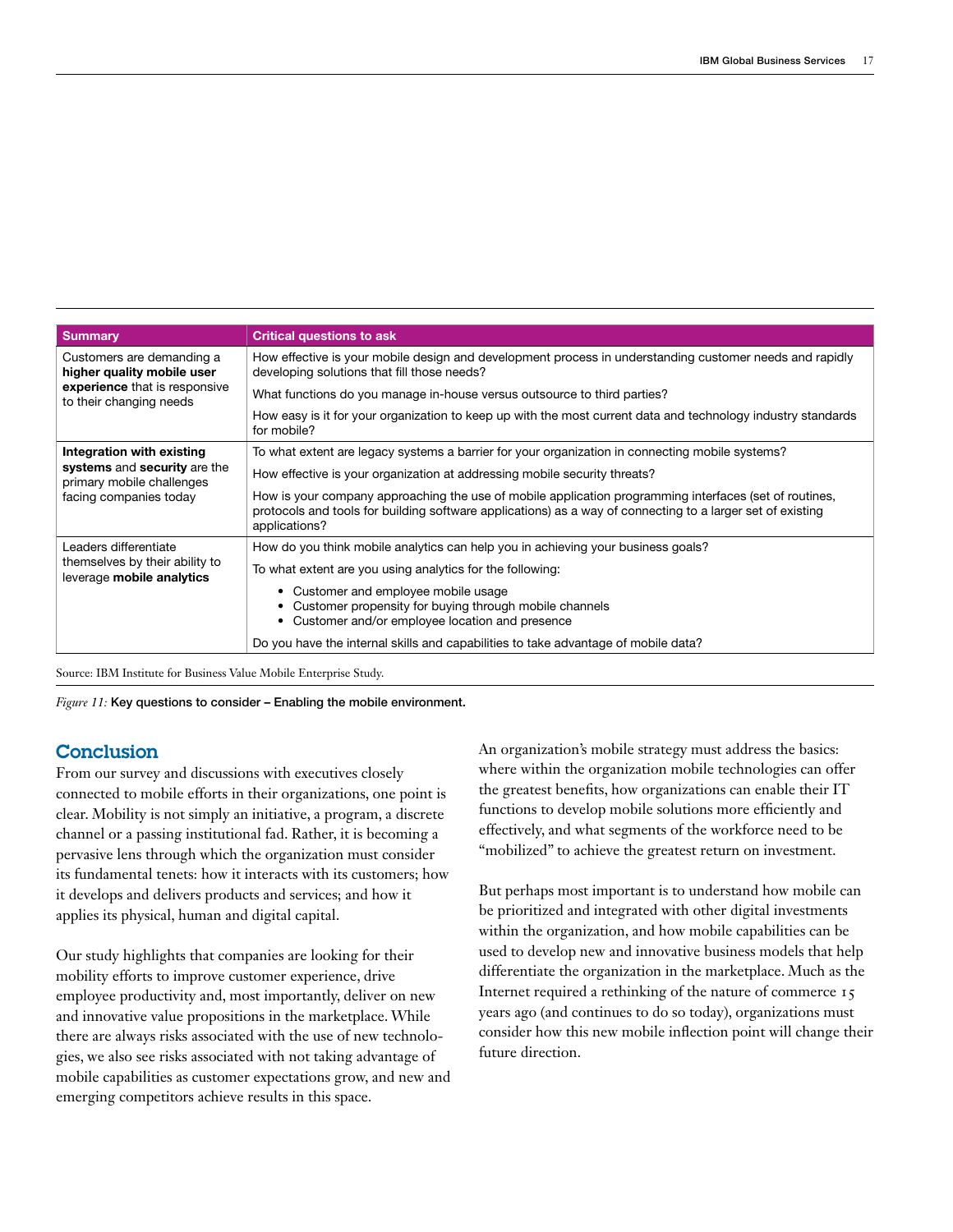# Authors

Phil Buckellew is the Vice President of Enterprise Mobile, IBM Software Group. Responsible for setting the agenda for IBM's cross-company mobile strategy and software portfolio, Phil focuses on helping customers leverage mobile to transform and extend their business to new markets, as well as reach customers, partners and employees in new ways. Previously, Phil held sales and development roles with the IBM Collaboration Solutions team, focused on creating client value with Social Business solutions. Prior roles focused on systems management and security, where Phil worked in product management, marketing, strategy and development. He can be reached at *[pbuckell@us.ibm.com](mailto:pbuckell@us.ibm.com)*.

Kevin Custis leads the IBM Social Business and Mobile practices for Global Business Services. He leads a global team of management consultants working with clients to understand and execute the transformational possibilities enabled by a new era of computing where social, mobile, analytics and cloud drive new operating models across the value chain. Kevin brings more than 15 years of consulting experience advising senior executives on transforming sales, marketing, commerce and customer care operations. Prior to assuming his current role, he led the IBM Consumer Electronics Industry team, held several practice leadership roles and served as the senior client partner for one of IBM's most strategic accounts. Kevin can be reached at *[kcustis@us.ibm.com](mailto:kcustis@us.ibm.com)*.

Richard Esposito is the IBM Global Vice President, Enterprise Infrastructure Services. In his current position, he is responsible for helping clients improve their technology infrastructure with solutions in mobility, workplace, data center, networking and cloud computing. Richard has worked with business executives and CIOs across various industries including utilities, government, insurance, retail and telecommunications. Previously, he was the IBM Vice President of Market Expansion, CIO of IBM Global Business Services and Partner in IBM Business Optimization and Analytic Services. Richard can be contacted at *[raespos@us.ibm.com](mailto:raespos@us.ibm.com)*.

Eric Lesser is the Research Director and North American Leader of the IBM Institute for Business Value, where he oversees the fact-based research IBM undertakes to develop its thought leadership. Previously, he led IBM Global Business Services' human capital management research and thought leadership. His research and consulting has focused on a variety of issues, including workforce and talent management, knowledge management, collaboration and social networking, and the changing role of the HR organization. He can be contacted at *[elesser@us.ibm.com](mailto:elesser@us.ibm.com)*.

# Project team

Linda Ban, Global C-Suite Program Director, IBM Institute for Business Value

Pamela Hurwitch, Managing Consultant, IBM Global Business Services

Keisha McKenzie, Mobile Enterprise Marketing - IBM MobileFirst

Davon Snipes, Managing Consultant, IBM Global Business Services

## **Contributors**

Stephen Ballou, Bill Bodin, Ed Brill, Piero A Chiodo, Tracy B Clark, Kimberly J Clendenin, Jonathan Fan, Ryan Fischer, Bambi Grundwerg, Jamie Hofberger, Kevin Larsen, Kristen Lauria, Gareth Mackown, Kathleen Martin, Joni McDonald, Michael Montecillo, Dawn Nash, Dirk Nicol, Alex Outwater, Christopher Pepin, Kevin Shiu, Kimber Spradlin, Ben Stanley, Rob Van Den Dam and Michael Ziegler.

We would also like to thank Debra D'Agostino, Ed Cone and Daniel Miles from Oxford Economics for their assistance throughout the project.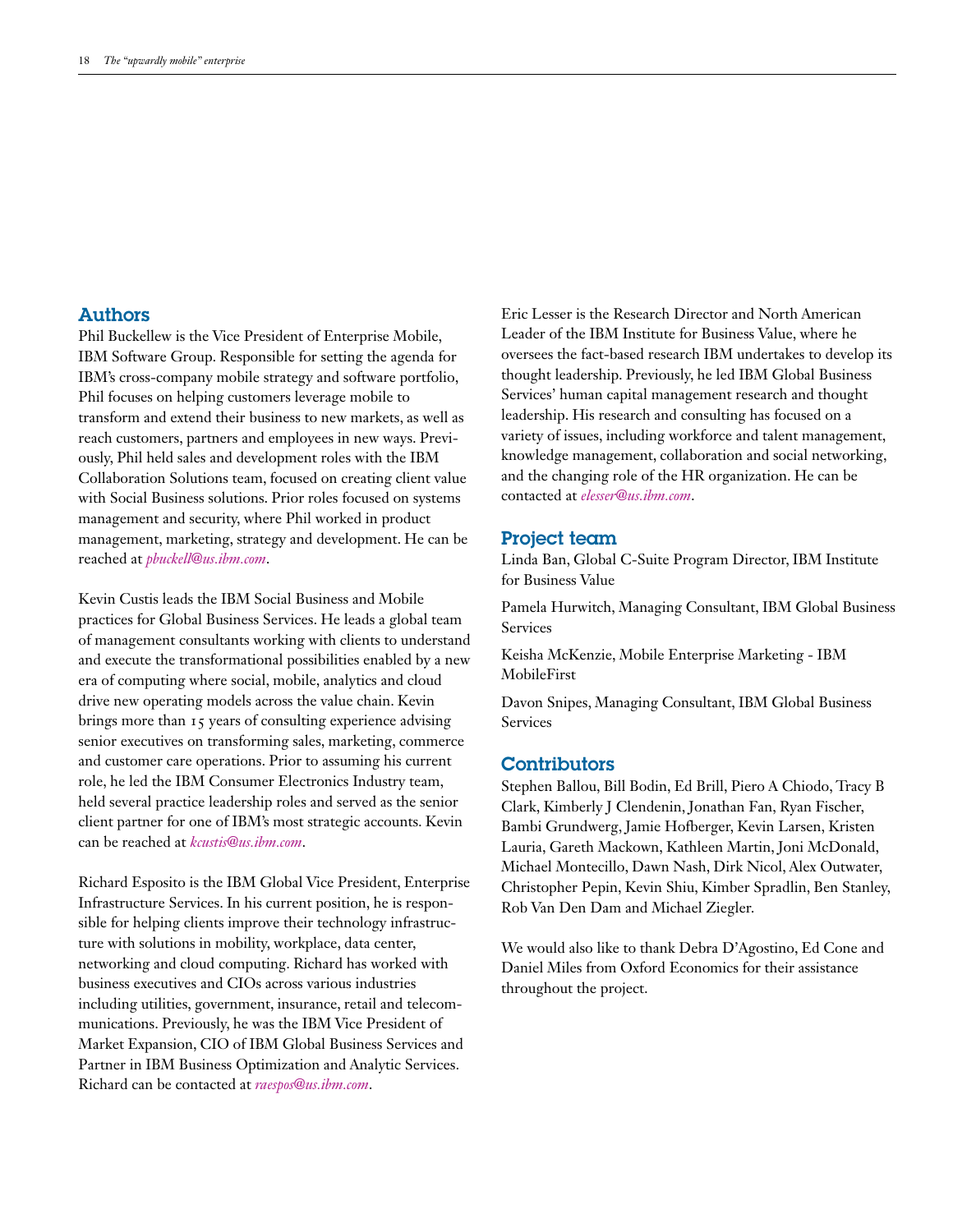# Appendix

## **Methodology**

The IBM Institute for Business Value, in partnership with Oxford Economics, developed an online survey that was administered to 601 individuals with knowledge of their organizations' mobile enterprise strategy efforts. The respondents came from 29 countries and the sample was balanced between individuals based in mature versus growth countries (see Figure 12). There were a minimum of 50 respondents from eight industries: Banking, Insurance, Retail, Travel and Transportation, Telecom, Government, Healthcare and Automotive, with the remainder in other industries. We also conducted 30 interviews with companies across a variety of industries to better understand the issues associated with mobility and the development of a mobile strategy.

Additional analysis was conducted with a set of "mobile leaders" – companies that met two standards for mobile strategy development.

One standard was: they agreed or strongly agreed with at least three of these five statements:

- • My organization has a well-defined enterprise mobile strategy
- • The mobile strategy is aligned with the overall business strategy for the organization
- • There is executive-level oversight for mobile initiatives
- • My organization has a clear funding mechanism for mobile initiatives
- There is an established governance structure for mobile initiatives.

The second standard was: when asked to compare themselves with their industry peers today, these mobile leaders indicated that they had a superior or leading mobile strategy (4 or 5 on a 1-5 scale). Overall, 14 percent of companies fell into this category. Further, mobile leaders were more likely to indicate that they outperformed their industry peers in both revenue growth (47 percent versus 31 percent) and profitability (54 percent versus 35 percent).



#### Survey respondents by mature and growth countries Survey respondent by annual revenue

#### Source: IBM Institute for Business Value Mobile Enterprise Study: *In what country are you personally located? What was your organization's approximate global revenue in U.S. dollars? For public sector, what was your organization's approximate annual budget in U.S. dollars for the last fiscal year?*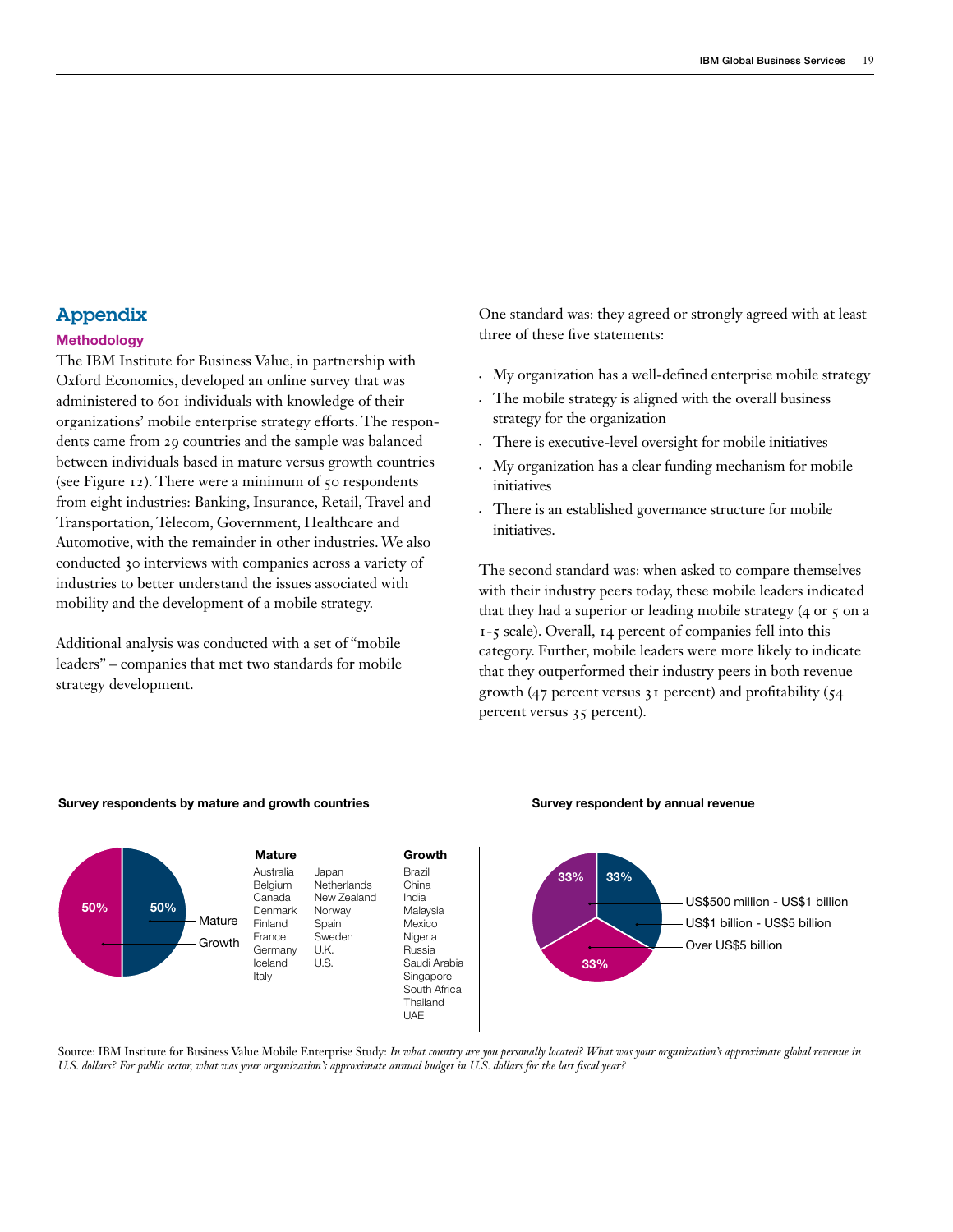# References

- 1 "Smartphone Adoption Tips Past 50% in Major Markets Worldwide." eMarketer Newsletter.<eMarketer.com>. May 29, 2013. http://www.emarketer.com/Article/Smartphone-Adoption-Tips-Past-50-Major-Markets-Worldwide/10099 23#bKLIS23S3H76qg0F.99; McDermott, John. "A Majority of U.S. Mobile Users are Now Smart Phone Users." Ad Age. May 28, 2013. [http://adage.com/article/](http://adage.com/article/digital/a-majority-u-s-mobile-users-smartphone-users/241717/) [digital/a-majority-u-s-mobile-users-smartphone](http://adage.com/article/digital/a-majority-u-s-mobile-users-smartphone-users/241717/)[users/241717/](http://adage.com/article/digital/a-majority-u-s-mobile-users-smartphone-users/241717/); Leonard, Heather. "There will soon be one smartphone for every five people in the world." Business Insider. February 7, 2013. [http://www.businessinsider.](http://www.businessinsider.com/15) [com/15-](http://www.businessinsider.com/15)billion-smartphones-in-the-world-22013-2
- 2 Mulpuru, Sucharita. "U.S. Online Retail Forecast, 2012 To 2017." Forrester. March 13, 2013. [http://www.forrester.](http://www.forrester.com/US+Online+Retail+Forecast+2012+To+2017/quickscan/-/E-RES93281) [com/US+Online+Retail+Forecast+2012+To+2017/](http://www.forrester.com/US+Online+Retail+Forecast+2012+To+2017/quickscan/-/E-RES93281) [quickscan/-/E-RES93281](http://www.forrester.com/US+Online+Retail+Forecast+2012+To+2017/quickscan/-/E-RES93281)
- 3 "The Year of the Enterprise Tablet Infographic." Industry News, Vertec Blog. Vertec. April 18, 2012. [http://](http://www.vertic.com/blog/year_of_the_enterprise_tablet_infographic) [www.vertic.com/blog/year\\_of\\_the\\_enterprise\\_tablet\\_info](http://www.vertic.com/blog/year_of_the_enterprise_tablet_infographic)[graphic](http://www.vertic.com/blog/year_of_the_enterprise_tablet_infographic)/
- 4 Based on IBM Digital Front Office survey of 5,111 consumers from 12 countries, to be published in 4Q 2013.
- 5 Bhas, Nitin. "Wearables The Next 'Smart' Thing." Juniper Research. November 2012. [http://www.juniperre](http://www.juniperresearch.com/whitepapers/Wearables_the_Next_Smart_Thing)[search.com/whitepapers/Wearables\\_the\\_Next\\_Smart\\_](http://www.juniperresearch.com/whitepapers/Wearables_the_Next_Smart_Thing) [Thing;](http://www.juniperresearch.com/whitepapers/Wearables_the_Next_Smart_Thing) Ballvé, Marcelo. "Wearable Computing: From Fitness Bands To Smart Eyewear, A New Mobile Market Takes Shape." Business Insider Intelligence. April 16, 2013
- 6 Nicol, Dirk. *Mobile Strategy: How Your Company Can Win by Embracing Mobile Technologies*. IBM Press. 1st edition. 2013; Solon, Olivia. "Tesco brings the supermarket to time-poor commuters in South Korea."<Wired.co.UK>. June 30, 2011. [http://www.wired.co.uk/news/archive/2011-06/30/](http://www.wired.co.uk/news/archive/2011-06/30/tesco) [tesco-](http://www.wired.co.uk/news/archive/2011-06/30/tesco)home-plus-billboard-store
- 7 Steinberg, Stephanie and Bill Vlasic. "Car-Sharing Services Grow, and Expand Options." *The New York Times.* January 26, 2013. [http://www.nytimes.com/2013/01/26/business/](http://www.nytimes.com/2013/01/26/business/car-sharing-services-grow-and-expand-options.html) [car-sharing-services-grow-and-expand-options.html](http://www.nytimes.com/2013/01/26/business/car-sharing-services-grow-and-expand-options.html); "car2go." Mobility concepts. Daimler Web site, accessed September 20, 2013. [http://www.daimler.com/technology](http://www.daimler.com/technology-and-innovation/mobility-concepts/car2go)[and-innovation/mobility-concepts/car2go](http://www.daimler.com/technology-and-innovation/mobility-concepts/car2go)
- 8 IBM case study. "Leading construction company penetrates new markets." January 17, 2011. http://www-01. ibm.com/software/success/cssdb.nsf/CS/SCHA-8CZNBG ?OpenDocument&Site=default&cty=en\_us
- 9 IBM Research and The University of Sheffield Advanced Manufacturing Research Centre (AMRC) joint partnership.<http://www.amrc.co.uk>/
- 10 Waber, Ben. *People Analytics.* FT Press. 2013; Waber, Ben. "The Next Big Thing in Big Data: People Analytics." May 16, 2013. [http://www.businessweek.com/articles/2013-](http://www.businessweek.com/articles/2013-05-16/the-next-big-thing-in-big-data-people-analytics) [05-16/the-next-big-thing-in-big-data-people-analytics](http://www.businessweek.com/articles/2013-05-16/the-next-big-thing-in-big-data-people-analytics); Lindsay, Greg. "Engineering Serendipity." *The New York Times*. April 5, 2013.
- 11 Nicol, Dirk. *Mobile Strategy: How Your Company Can Win by Embracing Mobile Technologies*. IBM Press, 1st edition. 2013; "Air Canada – Smarter Planet Leadership Series Video" IBM. [http://www.youtube.com/watch?v=dyXuheNcJDs;](http://www.youtube.com/watch?v=dyXuheNcJDs) Air Canada, iPhone application. IBM Interactive, IBM Design. IBM Web site, accessed September 20, 2013. [http://www-01.ibm.com/software/ucd/gallery/aircanada\\_](http://www-01.ibm.com/software/ucd/gallery/aircanada_services_ravereviews.html) [services\\_ravereviews.html;](http://www-01.ibm.com/software/ucd/gallery/aircanada_services_ravereviews.html) Air Canada Web site: [www.](http://www.aircanada.com) [aircanada.com.](http://www.aircanada.com)